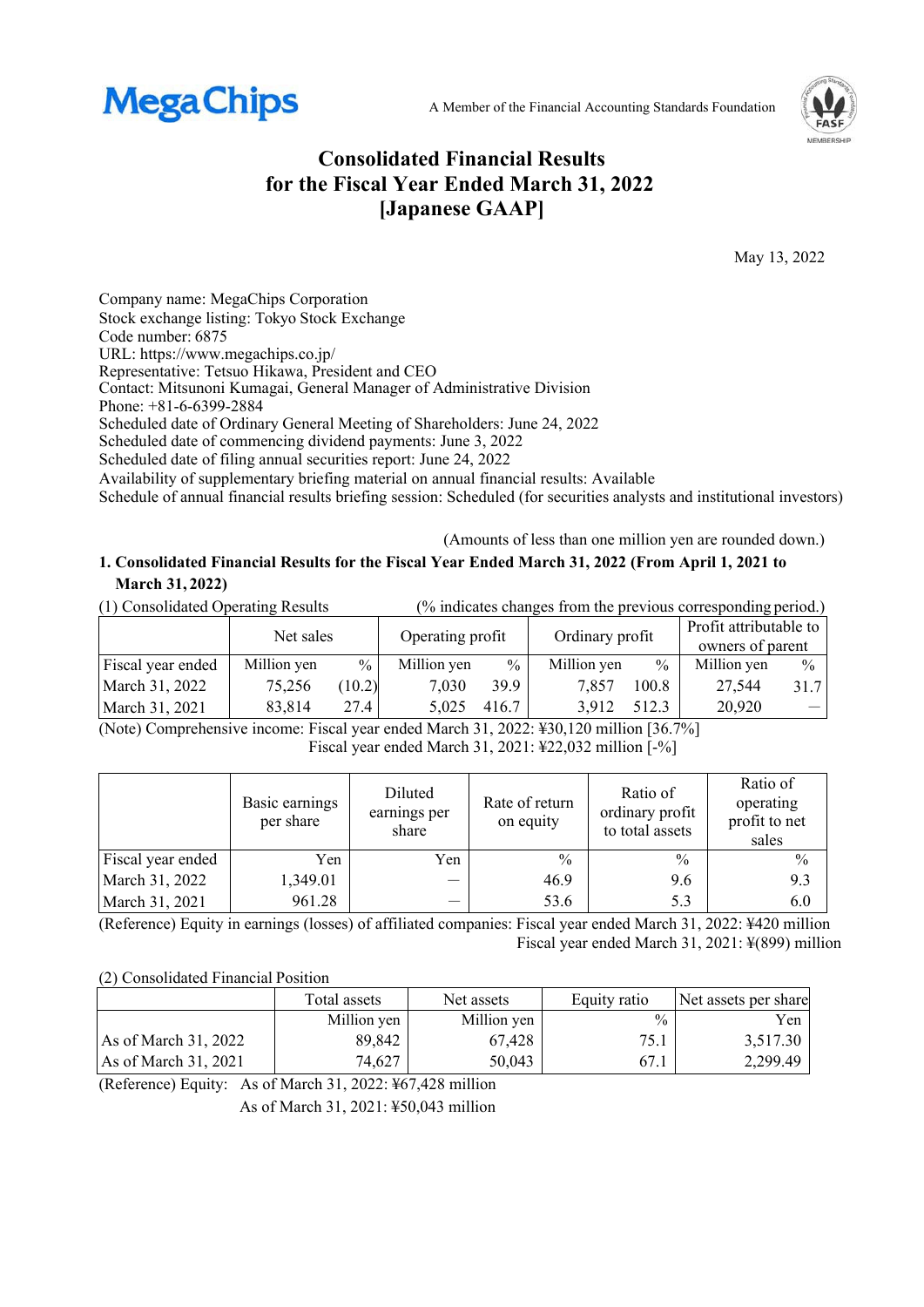### (3) Consolidated Cash Flows

|                   | Cash flows from<br>operating activities | Cash flows from<br>investing activities | Cash flows from<br>financing activities | Cash and cash<br>equivalents at the<br>end of the period |
|-------------------|-----------------------------------------|-----------------------------------------|-----------------------------------------|----------------------------------------------------------|
| Fiscal year ended | Million yen                             | Million yen                             | Million yen                             | Million yen                                              |
| March 31, 2022    | (195)                                   | 20,018                                  | (16, 534)                               | 25,769                                                   |
| March 31, 2021    | 5,513                                   | 17,022                                  | (18, 807)                               | 21,407                                                   |

### **2. Dividends**

|                                                    |                        |                        | Annual dividends       |          |       | Ratio of           |                                |                                                 |
|----------------------------------------------------|------------------------|------------------------|------------------------|----------|-------|--------------------|--------------------------------|-------------------------------------------------|
|                                                    | 1st<br>quarter-<br>end | 2nd<br>quarter-<br>end | 3rd<br>quarter-<br>end | Year-end | Total | Total<br>dividends | Payout ratio<br>(consolidated) | dividends<br>to net<br>assets<br>(consolidated) |
| Fiscal year ended                                  | Yen                    | Yen                    | Yen                    | Yen      | Yen   | Million yen        | $\frac{0}{0}$                  | $\frac{0}{0}$                                   |
| March 31, 2021                                     | –                      |                        |                        | 80.00    | 80.00 | 1,741              | 8.3                            | 4.5                                             |
| March 31, 2022                                     | –                      |                        |                        | 90.00    | 90.00 | 1,725              | 6.7                            | 3.1                                             |
| Fiscal year ending<br>March 31, 2023<br>(Forecast) |                        |                        |                        |          |       |                    |                                |                                                 |

We pay dividends once per year based on the basic policy for profit distribution, using the year-end date as the record date. Since the concrete dividend forecast is yet to be decided, "–" is shown for the year-end dividend.

### **3. Consolidated Financial Results Forecast for the Fiscal Year Ending March 31, 2023 (From April 1, 2022 to March 31, 2023)**

(% indicates changes from the previous corresponding period.)

|           | Net sales   |       | Operating profit |     | Ordinary profit |       | Profit attributable to<br>owners of parent |               | Basic earnings<br>per share |
|-----------|-------------|-------|------------------|-----|-----------------|-------|--------------------------------------------|---------------|-----------------------------|
|           | Million yen |       | % Million yen    |     | % Million yen   |       | % Million yen                              | $\frac{0}{0}$ | Yenl                        |
| Full year | 72,000      | (4.3) | 7,200            | 2.4 | 7,200           | (8.4) | 4.700                                      | (82.9)        | 245.17                      |

### **\* Notes**

(1) Changes in significant subsidiaries during the Fiscal year ended March 31, 2022 (changes in specified subsidiaries resulting in changes in scope of consolidation): Yes New: 1 (MegaChips VC USA LLC)

Exception: –

- (2) Changes in accounting policies, changes in accounting estimates and retrospective restatement
	- 1) Changes in accounting policies due to the revision of accounting standards: Yes
	- 2) Changes in accounting policies other than 1) above: No
	- 3) Changes in accounting estimates: No
	- 4) Retrospective restatement: No
- (3) Number of shares outstanding (common stock)
	- 1) Number of outstanding shares at the end of the period (including treasury stock) March 31, 2022: 21,967,700 shares March 31, 2021: 23,038,400 shares
	- 2) Number of shares of treasury stock at the end of the period March 31, 2022: 2,797,111 shares March 31, 2021: 1,275,531 shares
	- 3) Average number of shares outstanding during the period Fiscal year ended March 31, 2022: 20,418,208 shares Fiscal year ended March 31, 2021: 21,762,946 shares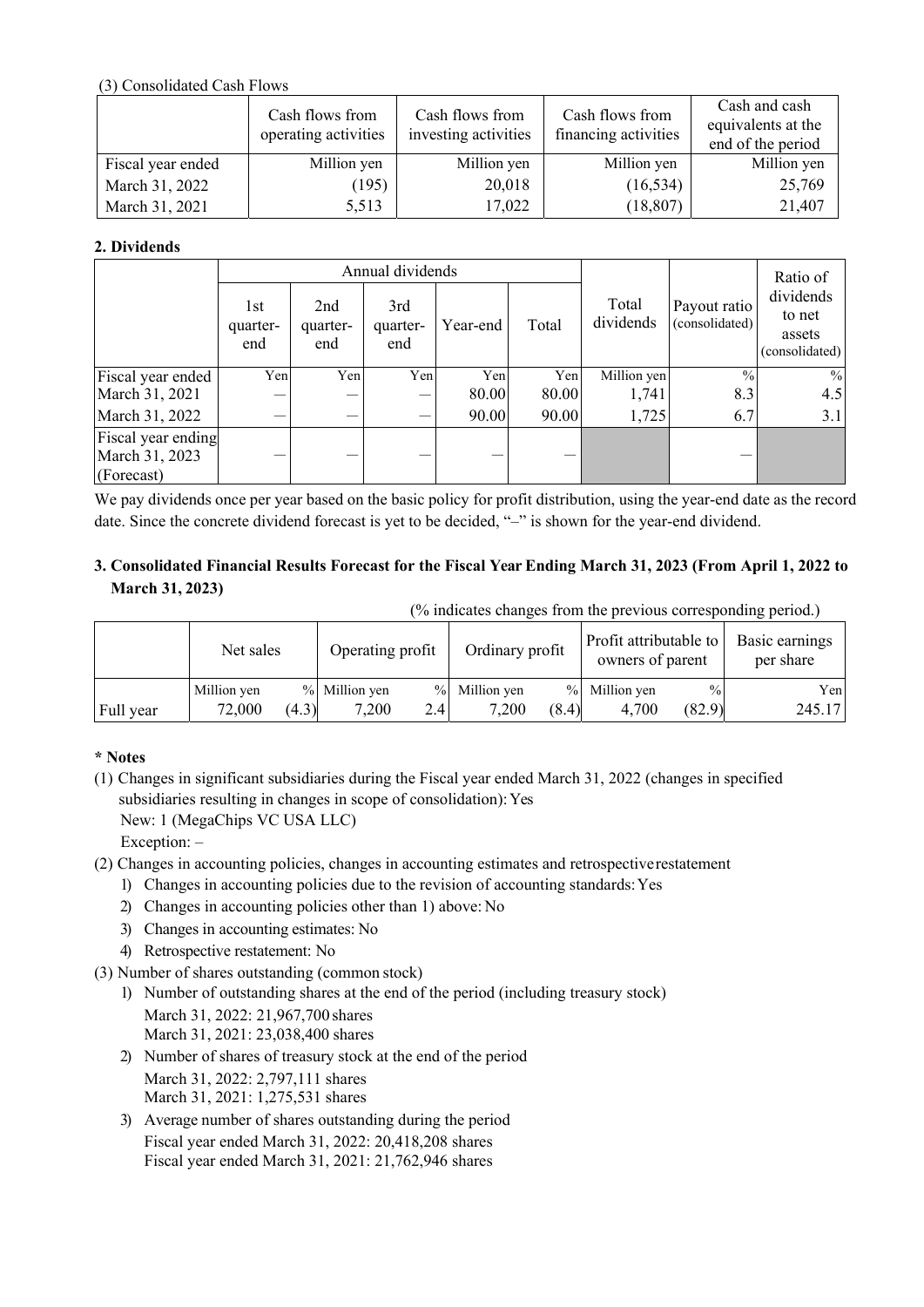(Reference) Summary of Non-consolidated Financial Results

1. Non-consolidated Financial Results for the Fiscal Year Ended March 31, 2022 (From April 1, 2021 to March 31, 2022)<br>(1) Non consolidated Operating Besults  $(0)$  indicates changes from the previous corresponding period.)

| UT I NOII-CONSONUATEU ODETATING RESUITS |                   |             |       |                  |               |                 | $\alpha$ muicates changes from the previous corresponding period. |             |                          |
|-----------------------------------------|-------------------|-------------|-------|------------------|---------------|-----------------|-------------------------------------------------------------------|-------------|--------------------------|
|                                         |                   | Net sales   |       | Operating profit |               | Ordinary profit |                                                                   | Profit      |                          |
|                                         | Fiscal year ended | Million yen | $\%$  | Million yen      | $\frac{0}{0}$ | Million yen     | $\%$                                                              | Million yen | $\frac{0}{0}$            |
|                                         | March 31, 2022    | 75,256      | (7.3) | 7.046            | 20.5          | 7.441           | 38.5                                                              | 19.773      | 46.3                     |
|                                         | March 31, 2021    | 81,149      | 48.9  | 5.847            | 43.6          | 5.372           | 35.6                                                              | 13.514      | $\overline{\phantom{0}}$ |

|                   | Basic earnings per<br>share | Diluted earnings<br>per share |
|-------------------|-----------------------------|-------------------------------|
| Fiscal year ended | Yen                         | Yen                           |
| March 31, 2022    | 968.40                      |                               |
| March 31, 2021    | 621.00                      |                               |

(2) Non-consolidated Financial Position

|                      | Total assets | Net assets  | Equity ratio  | Net assets per share |
|----------------------|--------------|-------------|---------------|----------------------|
|                      | Million yen  | Million yen | $\frac{0}{0}$ | Yen                  |
| As of March 31, 2022 | 77.175       | 55,208      | 71.5          | 2,879.86             |
| As of March 31, 2021 | 72.674       | 48.153      | 66.3          | 2,212.66             |

(Reference) Equity: As of March 31, 2022: ¥55,208 million As of March 31, 2021: ¥48,153 million

\* These financial results are outside the scope of audit by Certified Public Accountants or audit corporations.

\* Explanation of the proper use of financial results forecast and other notes

(Note on the forward-looking statements)

The earnings forecasts and other forward-looking statements herein are based on information available to the Company and certain assumptions deemed reasonable as of the date of publication of this document. The Company does not guarantee the forecast results. Actual results may differ significantly from these forecasts due to a wide range of factors.

(Method to acquire supplementary documents for financial results)

Supplementary briefing material on annual financial results will be presented on the Company's website immediately after disclosure of the summary of consolidated financial results.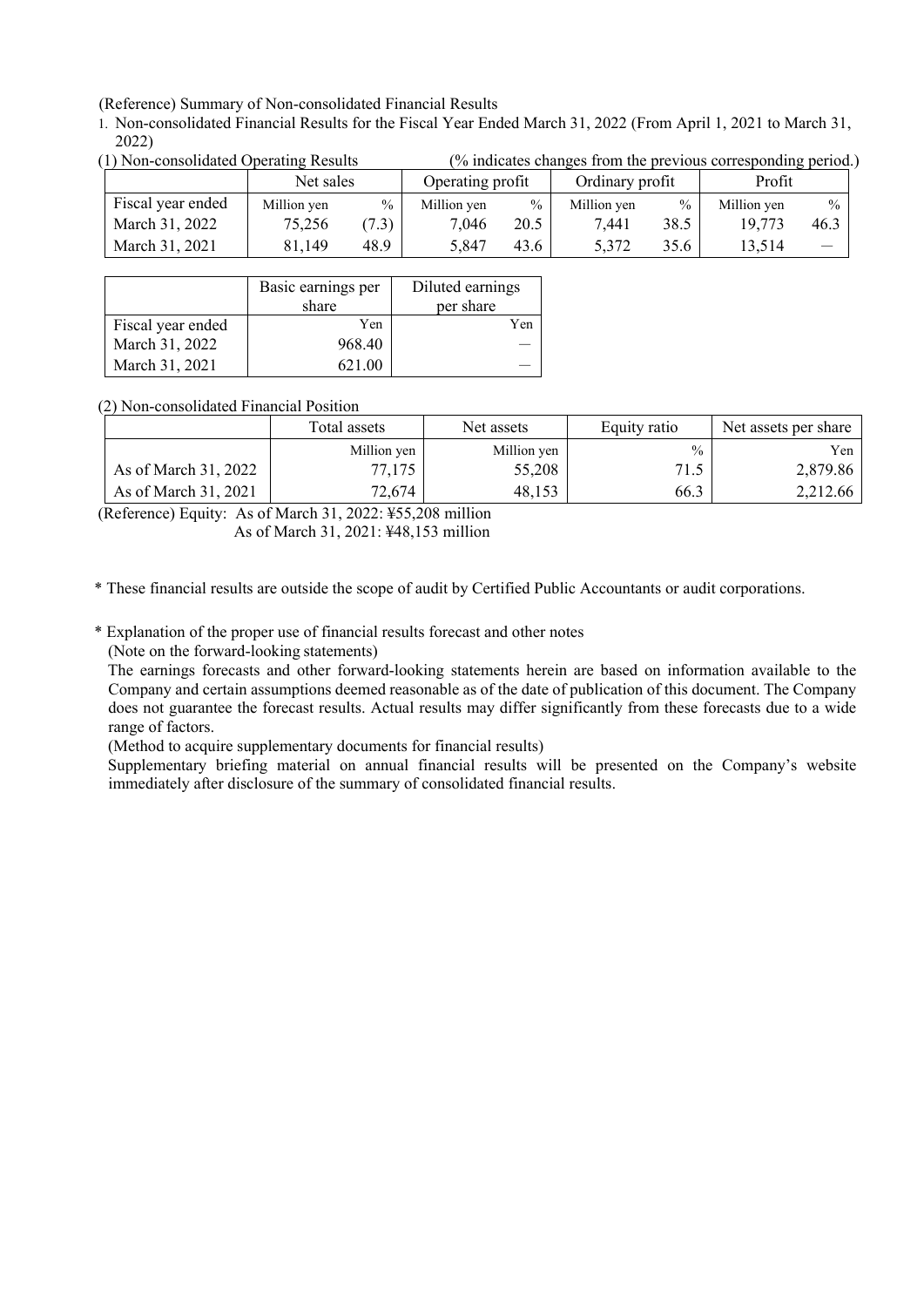| (1) Overview of the consolidated operating results …………………………………… P. 2                     |
|--------------------------------------------------------------------------------------------|
| (2) Overview of the financial position material contracts and position p. 2                |
|                                                                                            |
|                                                                                            |
|                                                                                            |
|                                                                                            |
|                                                                                            |
| (2) Consolidated statements of income and statements of comprehensive income $\cdots$ P. 8 |
|                                                                                            |
|                                                                                            |
|                                                                                            |
|                                                                                            |
|                                                                                            |
|                                                                                            |
|                                                                                            |
|                                                                                            |
|                                                                                            |
| (Material subsequent events) ………………………………………………… P. 16                                     |
| 4. Other $\cdots$ P. 16                                                                    |
|                                                                                            |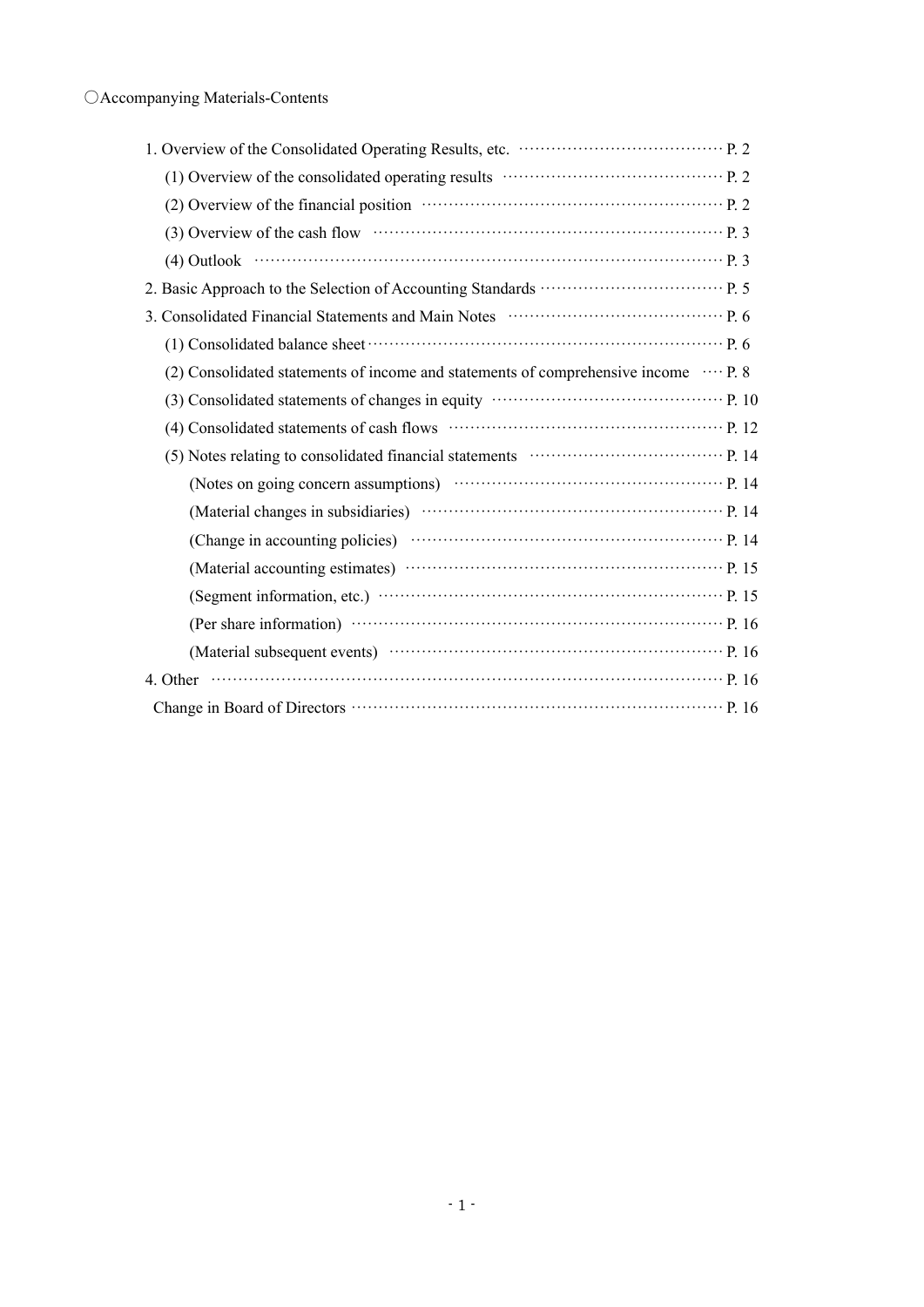1. Overview of the Consolidated Operating Results, etc.

(1) Overview of the consolidated operating results

In the electronic machinery and equipment industry in the current consolidated fiscal year, demand increased primarily for industrial electronics and electronic components and devices, and the overall market for electronic machinery and equipment industry increased compared to the previous consolidated fiscal year.

In the ASIC business, the Group is providing optimal solutions for applications in customer devices and services, not only in the mainstay game console, digital camera, and office automation sectors, but also to major customers both inside and outside Japan in the industrial equipment area. Our competitive advantage is our ability to develop and provide System LSIs with unique algorithm architecture to solve our customers' problems based on our deep understanding of our customers' applications and our core proprietary technology.

In the ASSP business, to achieve further growth in a world where innovation in telecommunication technologies is occurring at a breakneck pace, the MegaChips Group has concentrated its management resources on the launch of new LSI business targeting the fields of industrial equipment, telecommunications, AI, energy control, robotics, and in-vehicle devices where future growth is expected. We strive to foster new businesses that will become an important pillar for future profits by developing and providing a superior, valueadded solution capable of differentiation through initiatives to enhance the competitiveness of the analog circuit's development and design technology and engage in strategic collaboration with businesses inside and outside Japan.

As consolidated operating results for the current consolidated fiscal year, the MegaChips Group saw net sales of ¥75,256 million (a decrease of 10.2% from the previous consolidated fiscal year), mainly due to the decrease in net sales of SiTime Corporation in connection with it becoming an affiliated company from the second quarter of the previous fiscal year and the decrease in net sales of timing controller LSIs for LCD panels whose orders had ceased in the third quarter of the previous fiscal year, while, on the other hand, there was a steady demand primarily in the ASIC business for LSIs for storing game software (customized memories).

Regarding profits, operating profits, ordinary profits, and net income attributable to owners of the parent reached record highs. The operating profits amounted to ¥7,030 million (a 39.9% increase from the previous consolidated fiscal year) due to a reduction in SiTime Corporation's selling, general and administrative expenses in connection with it becoming an affiliated company from the first quarter of the previous fiscal year and improved business efficiency and ordinary profits totaled ¥7,857 million (a 100.8% increase from the previous consolidated fiscal year) as a result of ¥420 million of shares of profit of entities accounted for using the equity method.

In addition, due to the sale of a portion of shares in SiTime Corporation, an affiliated company, and an increase in SiTime Corporation's capital through a secondary offering, a gain on sales of shares of subsidiaries and associates of ¥29,251 million was recorded, resulting in net profit attributable to owners of parent of ¥27,544 (a 31.7% increase from the previous consolidated fiscal year).

Because the MegaChips Group operates as one business segment, no statement related to segment information has been presented.

### (2) Overview of the financial position

Total assets as of the end of the current consolidated fiscal year amounted to ¥89,842 million (an increase of ¥15,215 million from the end of the previous consolidated fiscal year). Comparing major assets with the end of the previous consolidated fiscal year, while cash and deposits increased by ¥4,361 million, accounts receivable-other by ¥18,697 million, investment securities by ¥2,078 million, and shares of subsidiaries and associates by ¥7,147 million respectively, notes, accounts receivable-trade and contract assets decreased by ¥15,120 million.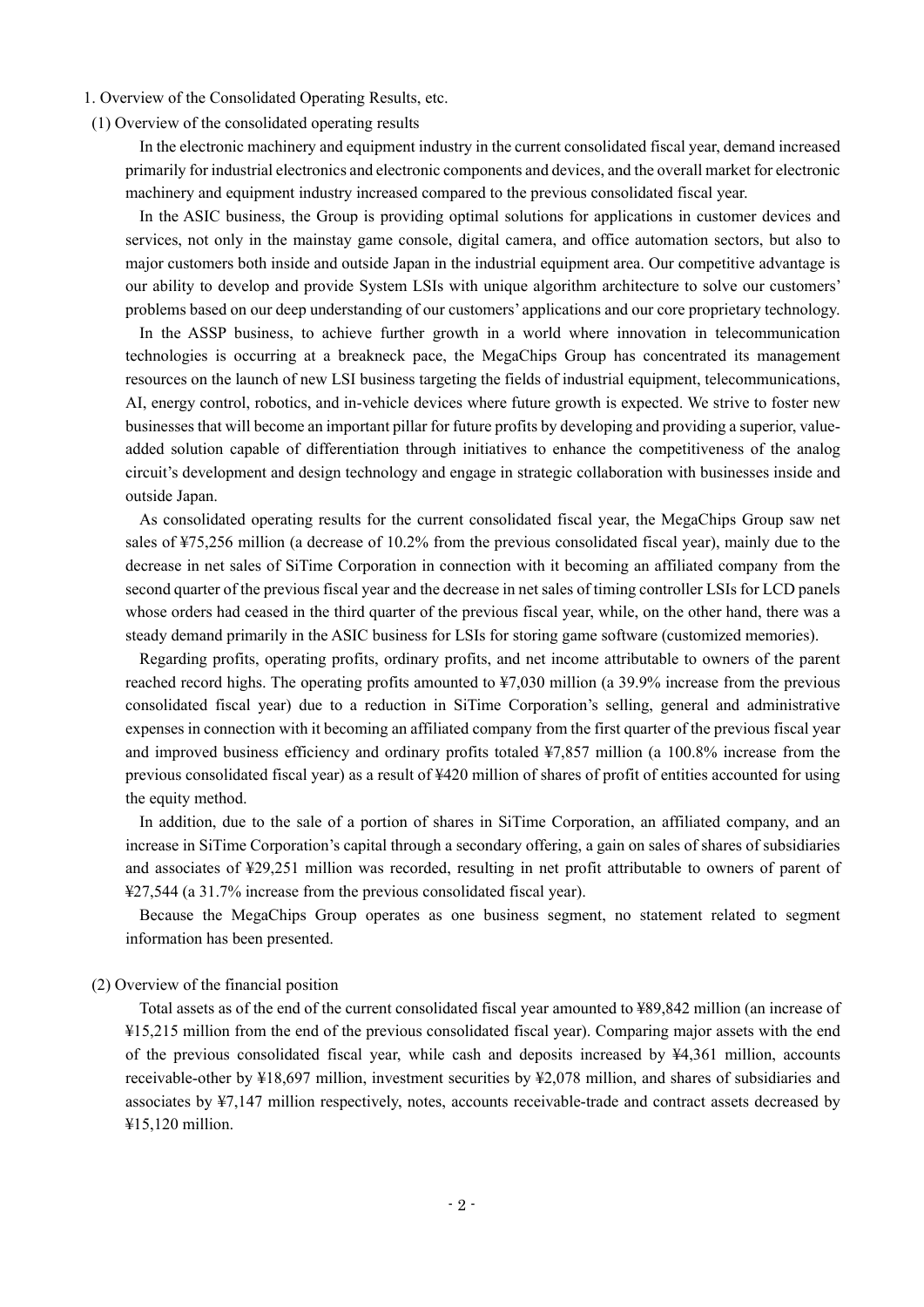Total liabilities amounted to ¥22,413 million (a decrease of ¥2,170 million from the end of the previous consolidated fiscal year). Comparing major liabilities with the end of the previous consolidated fiscal year, while income taxes payable increased by  $\frac{1}{229}$  million, and the "other" in current liabilities increased by ¥1,413 million, respectively, the notes and accounts payable-trade decreased by ¥1,384 million, short-term loans payable by ¥2,000 million, and the current portion of long-term loans payable by ¥2,790 million, respectively.

The MegaChips Group's net assets amounted to ¥67,428 million (an increase of ¥17,385 million from the end of the previous consolidated fiscal year). Comparing major assets with the end of the previous consolidated fiscal year, while the profit attributable to owners of the parent was ¥27,544 million, foreign currency translation adjustment increased by ¥2,174 million, dividends of surplus by ¥1,741 million, and treasury shares by ¥6,755 million, due to primarily to the acquisition of shares. As a result, the ratio of net worth to total assets was 75.1% (an increase of 8.0 percentage points from the end of previous consolidated fiscal year).

#### (3) Overview of the cash flow

Cash and cash equivalents ("Capital'') were recorded at ¥25,769 million at the end of the current consolidated fiscal year, an increase of ¥4,361 million from the previous consolidated fiscal year (compared to an increase of ¥4,188 million in the previous consolidated fiscal year). The status of cash flows at the end of the current consolidated fiscal year was as follows.

Cash flows used in operating activities amounted to ¥195 million (compared to ¥5,513 million acquired as capital in the previous consolidated fiscal year). This was mainly due to a profit before income taxes of ¥36,361 million, a loss on retirement of non-current assets of ¥690 million, a ¥29,251 million gain on sale of shares of subsidiaries and associates, a ¥1,384 million decrease in notes and accounts payable, and income taxes paid of ¥6,884 million.

Cash flows from investment activities amounted to ¥20,018 million (compared to ¥17,022 million acquired as capital in the previous consolidated fiscal year). This was mainly attributable to ¥24,491 million in proceeds from sales of shares of subsidiaries and associates and ¥1,602 million for the purchase of investment securities.

As a result, the free cash flows, consisting of the net cash provided by or used in operating activities or investment activities, resulted in ¥19,823 million net cash provided (compared to ¥22,536 million acquired as capital in the previous consolidated fiscal year).

Cash flows used in financing activities amounted to ¥16,534 million (compared to ¥18,807 million used as capital in the previous consolidated fiscal year). This was mainly due to a net decrease in short-term loans payable of ¥2,000 million, while there were repayments of long-term loans payable of ¥2,790 million, the purchase of treasury shares for ¥10,000 million, and cash dividends paid of ¥1,737 million.

#### (4) Outlook

In the telecommunication sector, which the MegaChips Group is targeting, development of communication infrastructure has been progressing in response to the IoT era, such as improved transmission speed, reduced lag time, and the capacity to connect many devices simultaneously. In the industrial equipment field, IoT is increasingly used in various fields including logistics, automated manufacturing, and smart grids, and, is expected to contribute to the transformation of the industrial world. In addition, in the AI field, its technology has rapidly spread and is being installed in, among others, driverless cars and robotics. As AI technology progress from now, it is expected that AI will be incorporated in even more applications widely in various industries, including manufacturing, logistics, medicine, agriculture, and automotive, thereby bringing about change to society.

As a result, the growing need for high-performance and multifunctional electronic components used in the devices surrounding us in various fields has led to an increase in demand for LSI products as a key device that contributes to high precision, multifunctionality, compactness, and low power consumption.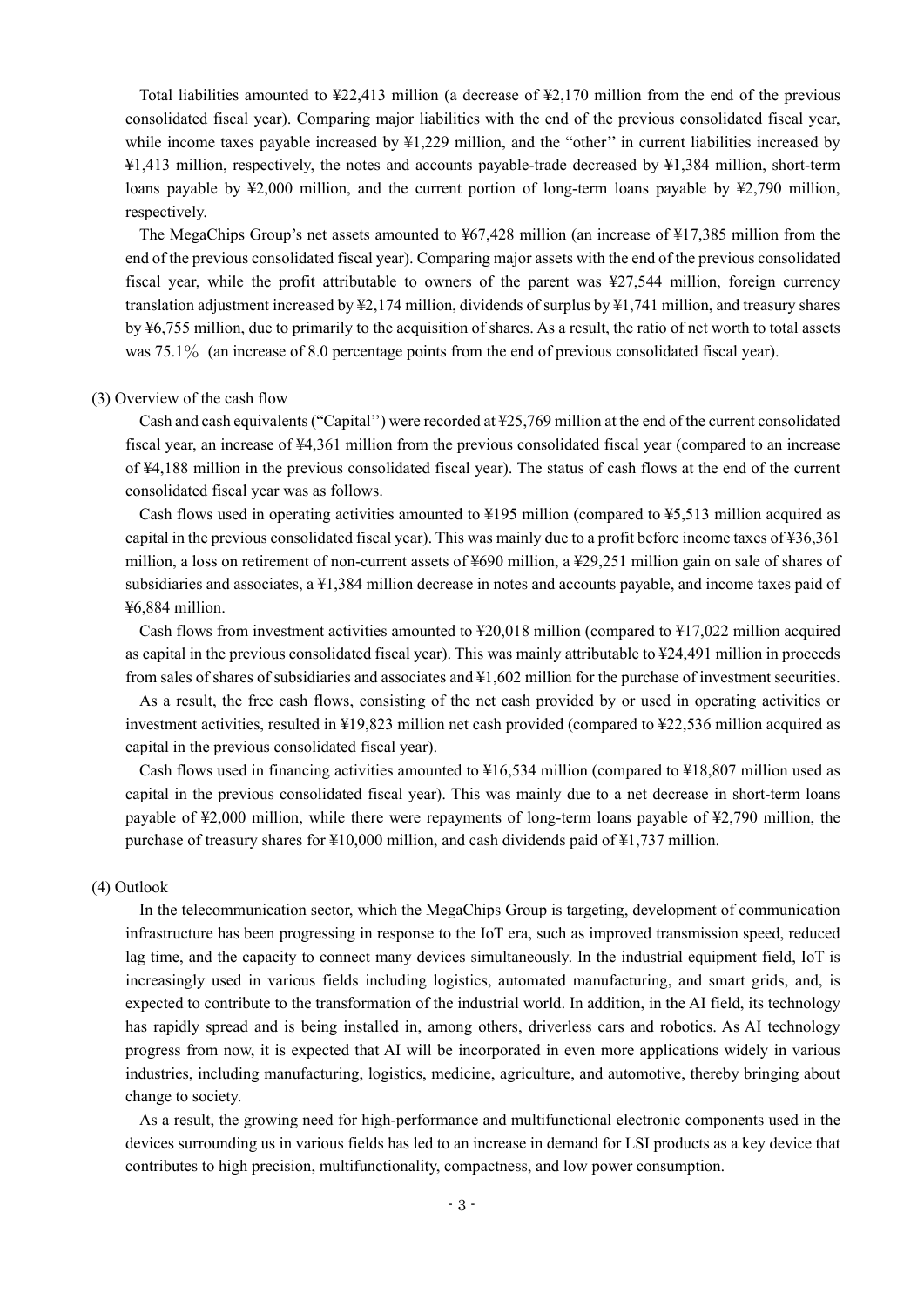Under these circumstances, in accordance with the following basic policies, the MegaChips Group intends to accelerate its medium- to long-term growth by strengthening its revenue base and concentrating its management resources on, in fields which are expected to grow in the future, including the industrial equipment, telecommunications, AI, energy control, robotics, and automotive fields, while strengthening the foundation of the ASIC business, focusing on the gaming sector.

In addition, as our initiatives for sustainability, we will build a foundation for sustainable growth prioritizing environmentally friendly business activities, the creation of a sustainable supply chain, specific social contribution activities in the electronics field, diversity promotion and an improved work environment.

① Strengthening of business foundation in our core business field

In the ASIC business, which is our core business, we will strengthen the sales force by proactively promoting a customer-oriented and proposal-based business and strive to improve quality and develop innovative technology. We will also strengthen our business base by maintaining a stable supply and providing optimal solutions in response to customers' needs by focusing on information coordination and securing a manufacturing infrastructure to fulfill our responsibility as a part of the supply chain.

② Fostering new business fields

We will concentrate the deployment of our management resources, targeting the fields of industrial equipment, telecommunications, AI, energy control, robotics, and automotive, where rapid market expansion is expected, to proactively launch excellent products into the domestic and overseas markets and promote sustainable growth by fostering new business fields.

③ Initiatives to create new businesses for the future

To create new businesses with a view to long-term growth, we will promote the launch of new businesses by strengthening the infrastructure of the MegaChips Group's North American base, promoting joint R&D of cutting-edge technologies with U.S. universities, and bolstering strategic alliances and business investments with startup companies with cutting-edge technologies and ideas, mainly in the U.S. through a CVC (corporate venture capital) fund.

④ Strengthening financial position that supports medium- to long-term growth

To support long-term growth through business structure transformation and the fostering of new businesses, we will maintain and strengthen our management base so that we can flexibly and quickly respond to changes in the business environment. As a safety index, we will enhance the ratio of net worth to total assets.

⑤ Addressing global environmental conservation and supply chain issues

For global environmental conservation, the MegaChips Group will operate its business taking into consideration countermeasures for global warming and reduction of the environmental load. We will continue to strive to establish a sustainable supply chain by, among other things, requesting our manufacturing partners to comply with guidelines on the use of hazardous chemicals and to ensure compliance with emission standards for CO2 and toxic substances, while, at the same time engaging in ecofriendly office activities including the reduction of energy consumption and waste. In addition, we will analyze and study the impact of climate change risks and opportunities in our business activities and revenue according to the TCFD framework and manage the disclosure of information.

⑥ Fostering engineers in the electronics field

To support the younger generation, which is the foundation of Japan's strength, we are dedicated to developing highly skilled human resources who will lead the next generation in the electronics field through donations to Japanese universities and joint or outsourced research, while, at the same time, promoting the creation of innovative technologies through research activities. We will promote diversity of engineers in the electronics field.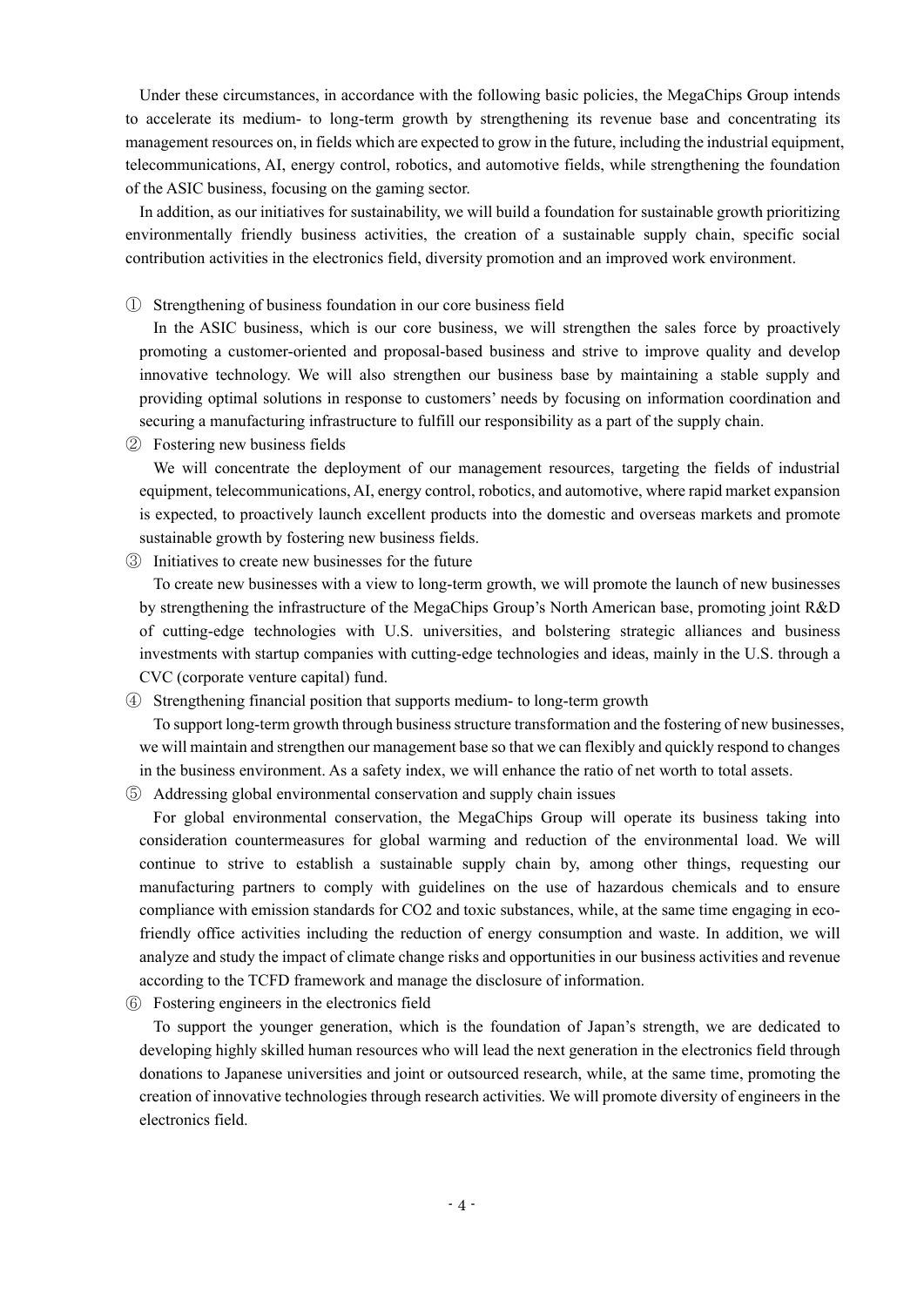### ⑦ Building diversified organization and working environment

In order to promote diversity not only among employees but also among core personnel, we will create a comfortable work environment and promote fostering of human resources by implementing a fair and impartial performance appraisal system that supports a merit-based and results-based system where diverse personnel can demonstrate their abilities, by creating a work environment that allows various work styles such as teleworking and a parental leave system, providing varied educational programs by professionals, language training and stratified education.

In the consolidated fiscal year ending March 31, 2023, the MegaChips Group forecasts a net sales of ¥72,000 million (a 4.3% decrease from the previous consolidated fiscal year), an operating income of ¥7,200 million (a 2.4% increase from the previous consolidated fiscal year), ordinary profit of ¥7,200 million (an 8.4% decrease from the previous consolidated fiscal year), and profit attributable to owners of the parent of ¥4,700 million (an 82.9% decrease from the previous consolidated fiscal year).

We believe that the impact of the spread of the new coronavirus on our business performance in the next fiscal year will be limited in scope, based on the assumption that the virus will be under control by the end of fiscal 2022. However, it is extremely difficult to predict the impact on the demand for end products in which the Group's products are used, and the impact on our business performance may vary depending on future trends. We will continue to collect and analyze information on the impact of the coronavirus.

### 2. Basic Approach to the Selection of Accounting Standards

The MegaChips Group prepares its consolidated financial statements and non-consolidated financial statements in accordance with Japanese accounting standards. With respect to the implementation of the International Financial Reporting Standards (IFRS), the Group constantly gathers information on the enactment and implementation of accounting standards, both inside and outside Japan. However, for the time being, it will continue preparing consolidated financial statements and non-consolidated financial statements in accordance with Japanese accounting standards.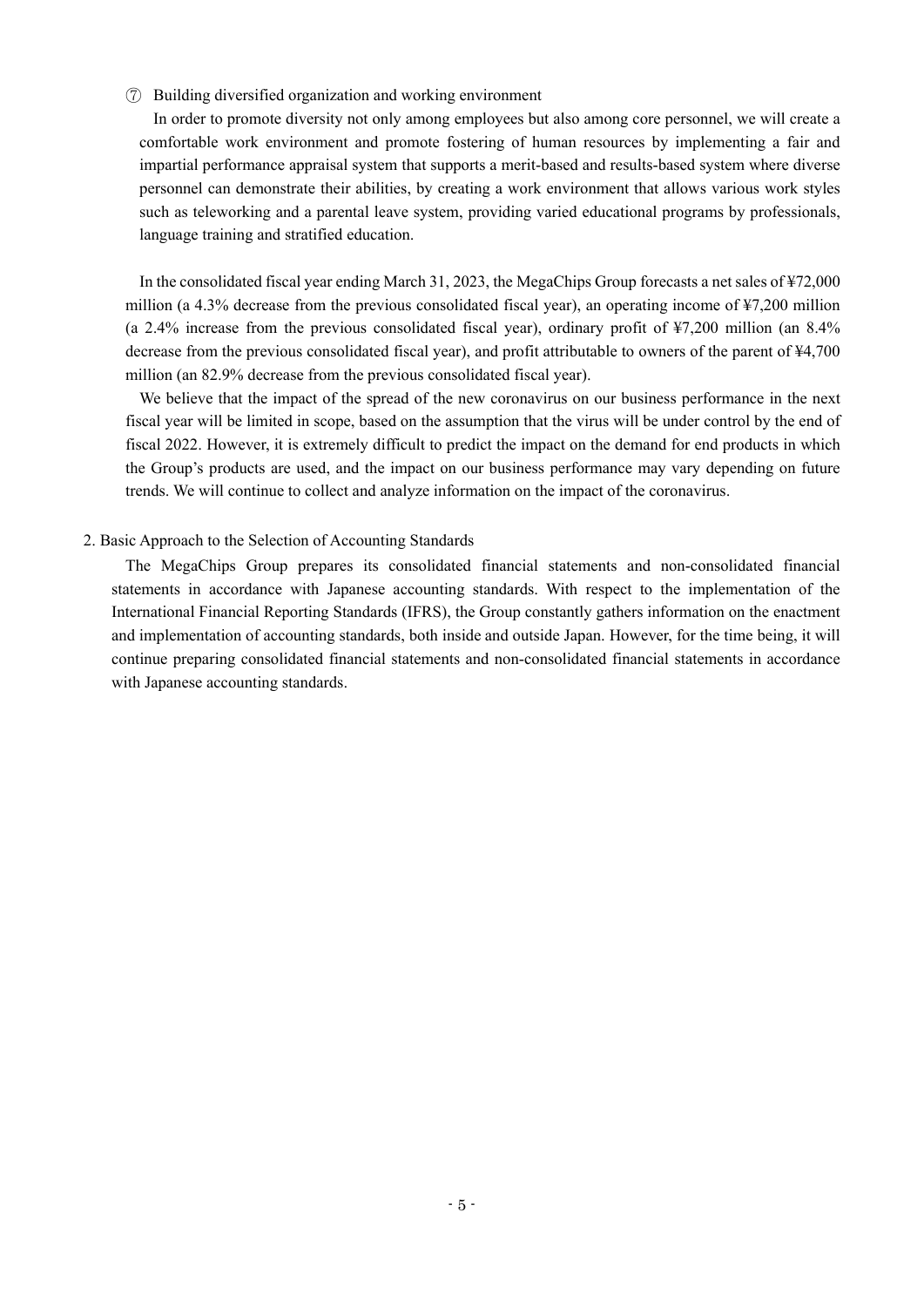### 3.Consolidated Financial Statements and Main Notes

(1) Consolidated Balance Sheet

|                                                          |                                      | (Unit: Thousand Yen)                     |
|----------------------------------------------------------|--------------------------------------|------------------------------------------|
|                                                          | Previous consolidated<br>fiscal year | Consolidated fiscal year<br>under review |
|                                                          | (ended March 31, 2021)               | (ended March 31, 2022)                   |
| Assets                                                   |                                      |                                          |
| Current assets                                           |                                      |                                          |
| Cash and deposits                                        | 21,407,837                           | 25,769,446                               |
| Notes and accounts receivable-trade                      | 23,071,412                           |                                          |
| Notes, accounts receivable-trade, and contract<br>assets |                                      | 7,950,688                                |
| Merchandise and finished goods                           | 3,116,736                            | 2,345,180                                |
| Work in progress                                         | 650,911                              | 951,209                                  |
| Raw materials and supplies                               | 227,705                              | 324,761                                  |
| Accounts receivable                                      | 4,467                                | 18,702,209                               |
| Other                                                    | 2,388,454                            | 1,439,335                                |
| Allowance for doubtful accounts                          | (1,359)                              | (1, 457)                                 |
| Total current assets                                     | 50,866,164                           | 57,481,372                               |
| Non-current assets                                       |                                      |                                          |
| Property, plant and equipment                            |                                      |                                          |
| <b>Buildings</b>                                         | 2,431,492                            | 1,686,338                                |
| Accumulated depreciation                                 | (2,107,337)                          | (1,363,074)                              |
| Buildings (net)                                          | 324,155                              | 323,263                                  |
| Land                                                     | 116,149                              | 116,149                                  |
| Construction in progress                                 | 631,873                              | 675,867                                  |
| Other                                                    | 6,604,542                            | 6,684,329                                |
| Accumulated depreciation                                 | (6,178,410)                          | (6,041,238)                              |
| Other (net)                                              | 426,132                              | 643,090                                  |
| Total property, plant and equipment                      | 1,498,311                            | 1,758,370                                |
| Intangible assets                                        |                                      |                                          |
| Software                                                 | 551,130                              | 416,516                                  |
| Other                                                    | 6,983                                | 6,626                                    |
| Total intangible assets                                  | 558,114                              | 423,142                                  |
| Investment and other assets                              |                                      |                                          |
| Investment securities                                    | 3,590,087                            | 5,668,088                                |
| Shares of subsidiaries and associates                    | 11,958,131                           | 19,105,173                               |
| Long-term prepaid expenses                               | 1,247,326                            | 1,246,877                                |
| Deferred tax assets                                      | 1,864,528                            | 1,621,507                                |
| Other                                                    | 3,044,623                            | 2,537,872                                |
| Total investment and other assets                        | 21,704,697                           | 30,179,520                               |
| Total non-current assets                                 | 23,761,123                           | 32,361,033                               |
| Total assets                                             | 74,627,287                           | 89, 842, 406                             |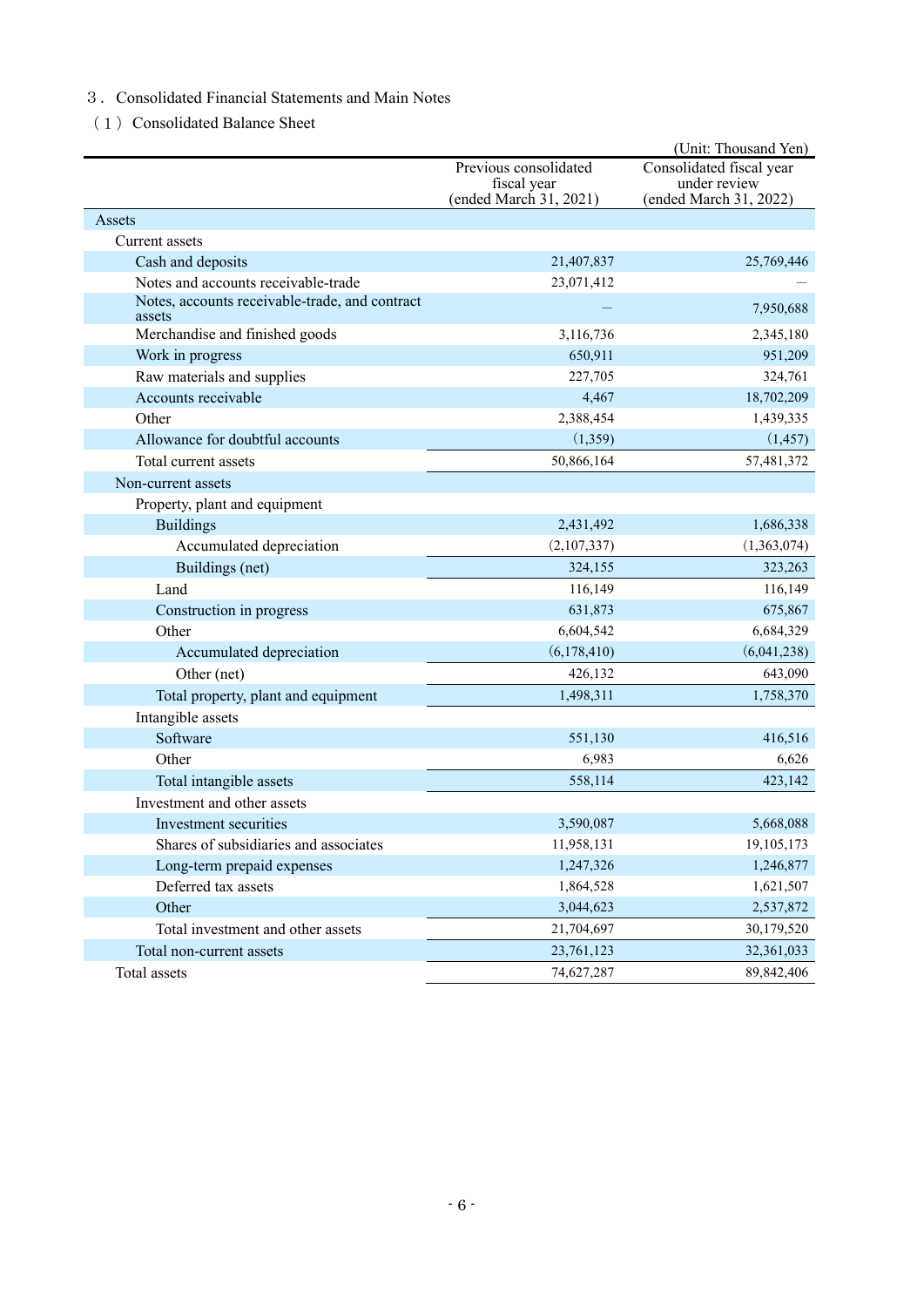|                                                          |                                       | (Unit: Thousand Yen)             |
|----------------------------------------------------------|---------------------------------------|----------------------------------|
|                                                          | Previous consolidated                 | Consolidated fiscal year under   |
|                                                          | fiscal year<br>(ended March 31, 2021) | review<br>(ended March 31, 2022) |
| Liabilities                                              |                                       |                                  |
| <b>Current liabilities</b>                               |                                       |                                  |
| Notes and accounts payable-trade                         | 9,486,207                             | 8,101,451                        |
| Short-term loans payable                                 | 2,000,000                             |                                  |
| Current portion of long-term loans payable               | 2,790,000                             |                                  |
| Accounts payable-other                                   | 1,572,606                             | 2,443,250                        |
| Income taxes payable                                     | 6,762,580                             | 7,991,659                        |
| Provision for bonuses                                    | 664,636                               | 850,758                          |
| Provision for loss on construction contracts             | 16,388                                | 33,921                           |
| Other                                                    | 533,309                               | 1,947,237                        |
| Total current liabilities                                | 23,825,729                            | 21,368,278                       |
| Non-current liabilities                                  |                                       |                                  |
| Other                                                    | 758,073                               | 1,045,509                        |
| Total non-current liabilities                            | 758,073                               | 1,045,509                        |
| <b>Total liabilities</b>                                 | 24,583,802                            | 22,413,787                       |
| Net equity                                               |                                       |                                  |
| Shareholders' equity                                     |                                       |                                  |
| Capital stock                                            | 4,840,313                             | 4,840,313                        |
| Capital surplus                                          | 9,362,461                             | 9,359,915                        |
| Earned surplus                                           | 34,446,477                            | 56,013,709                       |
| Treasury stock                                           | (1,609,380)                           | (8,364,802)                      |
| Total shareholders' equity                               | 47,039,871                            | 61,849,135                       |
| Other accumulated comprehensive equity                   |                                       |                                  |
| Valuation difference on available-for-sale<br>securities | 3,054,006                             | 3,455,486                        |
| Foreign currency translation adjustment                  | (50, 393)                             | 2,123,997                        |
| Total<br>other<br>accumulated comprehensive<br>equity    | 3,003,613                             | 5,579,483                        |
| Total net assets                                         | 50,043,484                            | 67,428,618                       |
| Total liabilities and net assets                         | 74,627,287                            | 89,842,406                       |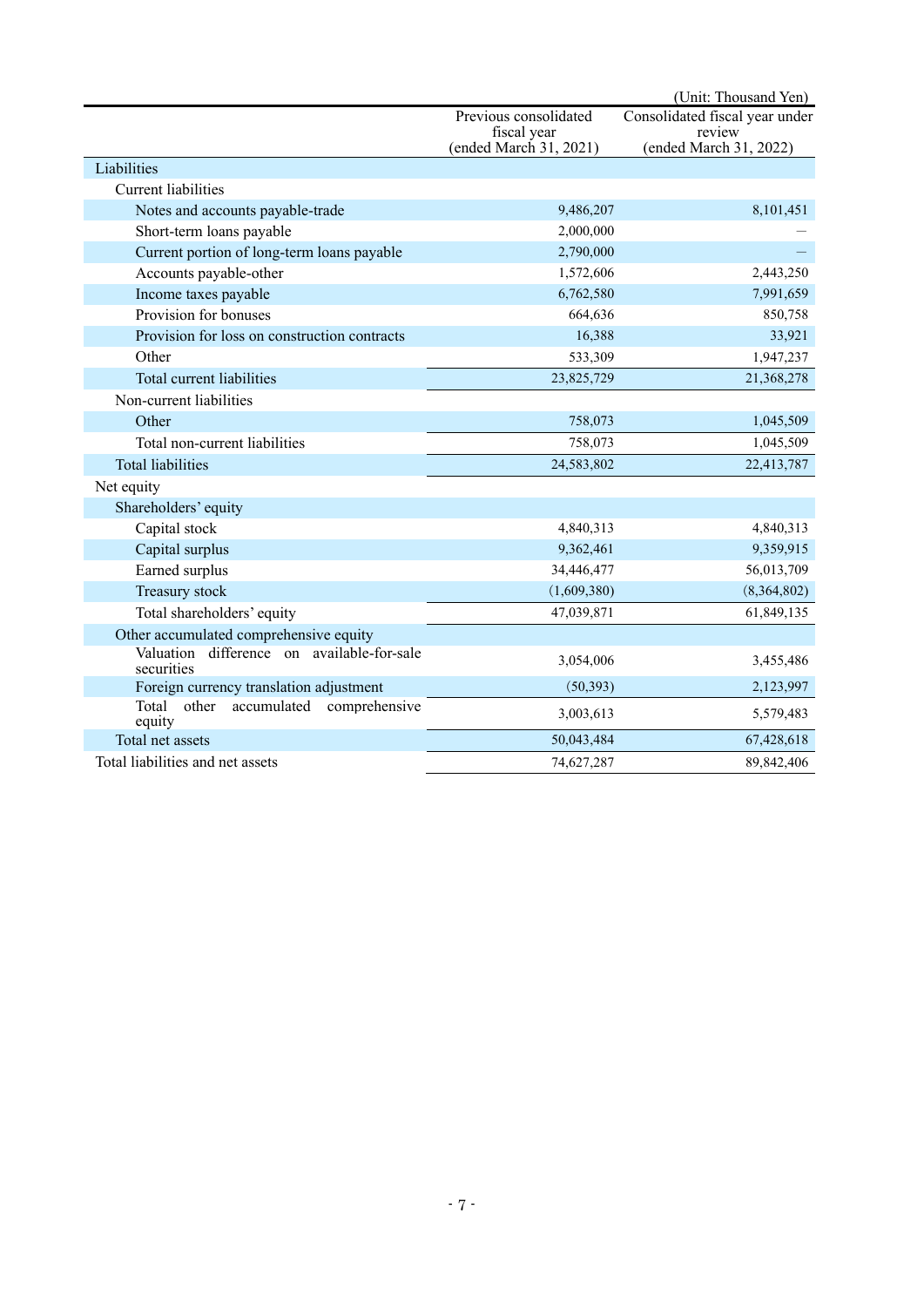(2) Consolidated statements of income and statements of comprehensive income

|                                                                  |                                                          | (Unit: Thousand Yen)                                      |
|------------------------------------------------------------------|----------------------------------------------------------|-----------------------------------------------------------|
|                                                                  | Previous consolidated                                    | Consolidated fiscal year                                  |
|                                                                  | fiscal year<br>(From April 1, 2020 to<br>March 31, 2021) | under review<br>(From April 1, 2021 to<br>March 31, 2022) |
| Net sales                                                        | 83,814,786                                               | 75,256,424                                                |
| Cost of sales                                                    | 70,504,584                                               | 61,641,427                                                |
| Gross profits                                                    | 13,310,202                                               | 13,614,997                                                |
| Selling, general and administrative expenses                     | 8,285,061                                                | 6,584,735                                                 |
| Operating income                                                 | 5,025,140                                                | 7,030,261                                                 |
| Non-operating income                                             |                                                          |                                                           |
| Interest income                                                  | 10,140                                                   | 6,940                                                     |
| Dividends earned                                                 | 99,060                                                   | 112,852                                                   |
| Receipt of dispatching fees                                      | 33,451                                                   | 70,439                                                    |
| Share of profit of entities accounted for using<br>equity method |                                                          | 420,364                                                   |
| Gain on investment in partnerships                               | 6,341                                                    | 13,212                                                    |
| Foreign exchange gains                                           |                                                          | 367,931                                                   |
| Miscellaneous income                                             | 8,565                                                    | 25,882                                                    |
| Total non-operating income                                       | 157,559                                                  | 1,017,623                                                 |
| Non-operating expenses                                           |                                                          |                                                           |
| Interest expenses                                                | 208,504                                                  | 23,096                                                    |
| Commission loan payable                                          | 622                                                      |                                                           |
| Loss on sales of accounts receivable                             | 43,975                                                   | 44,511                                                    |
| Acquisition of treasury stock                                    |                                                          | 74,947                                                    |
| Share of loss of entities accounted for using<br>equity method   | 899,128                                                  |                                                           |
| Foreign exchange losses                                          | 53,552                                                   |                                                           |
| Miscellaneous losses                                             | 63,943                                                   | 47,722                                                    |
| Total non-operating expenses                                     | 1,269,727                                                | 190,278                                                   |
| Ordinary income                                                  | 3,912,972                                                | 7,857,606                                                 |
| Extraordinary income                                             |                                                          |                                                           |
| Gain on sales of shares of subsidiaries and<br>associates        | 26,387,742                                               | 29,251,940                                                |
| Gain on change in equity                                         | 117,449                                                  | 147,365                                                   |
| Gain on transfer of business                                     | 41,653                                                   |                                                           |
| Total extraordinary income                                       | 26,546,845                                               | 29,399,306                                                |
| <b>Extraordinary</b> losses                                      |                                                          |                                                           |
| Loss on retirement of non-current assets                         | 2,543,415                                                | 690,417                                                   |
| Impairment loss                                                  | 703,978                                                  |                                                           |
| Loss on liquidation of subsidiaries and associates               | 26,231                                                   |                                                           |
| Loss on valuation of other investments                           |                                                          | 205,115                                                   |
| Loss on liquidation of business                                  | 160,312                                                  |                                                           |
| Loss on transfer of leasehold contracts                          | 191,574                                                  |                                                           |
| Total extraordinary losses                                       | 3,625,511                                                | 895,532                                                   |
| Net income (loss) before taxes                                   | 26,834,306                                               | 36,361,380                                                |
| Income taxes - current                                           | 6,564,284                                                | 8,111,706                                                 |
| Income taxes deferred                                            | (398,082)                                                | 705,290                                                   |
| Total income taxes                                               | 6,166,202                                                | 8,816,997                                                 |
| Profit (loss)                                                    | 20,668,103                                               | 27,544,382                                                |
| (Breakdown)                                                      |                                                          |                                                           |
| Profit (loss) attributable to owners of parent                   | 20,920,279                                               | 27,544,382                                                |
| Profit (loss)<br>attributable to non-controlling<br>members      | (252, 175)                                               |                                                           |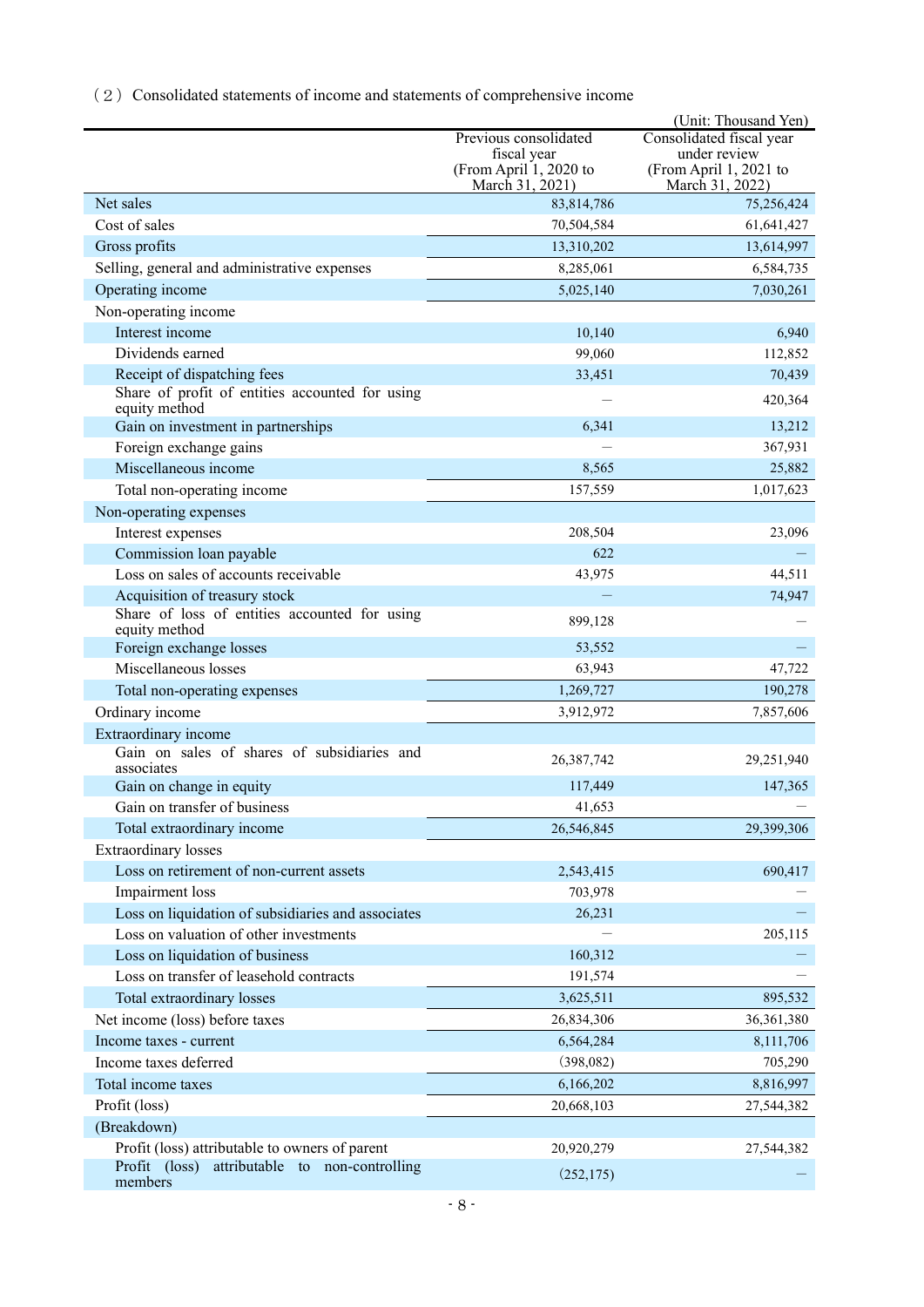|                                                                                      |                                                                                   | (Unit: Thousand Yen)                                                                  |
|--------------------------------------------------------------------------------------|-----------------------------------------------------------------------------------|---------------------------------------------------------------------------------------|
|                                                                                      | Previous consolidated<br>fiscal year<br>(From April 1, 2020 to<br>March 31, 2021) | Consolidated fiscal year<br>under review<br>(From April 1, 2021 to<br>March 31, 2022) |
| Other comprehensive income                                                           |                                                                                   |                                                                                       |
| Valuation difference on available-for-sale<br>securities                             | 467,399                                                                           | 401,479                                                                               |
| Foreign currency translation adjustment                                              | 1,004,771                                                                         | 722,689                                                                               |
| Share of other comprehensive income of<br>entities accounted for using equity method | (107,626)                                                                         | 1,451,702                                                                             |
| Total other comprehensive income                                                     | 1,364,545                                                                         | 2,575,870                                                                             |
| Comprehensive income                                                                 | 22,032,648                                                                        | 30,120,253                                                                            |
| (Breakdown)                                                                          |                                                                                   |                                                                                       |
| Comprehensive income attributable to owners<br>of parent                             | 22,300,054                                                                        | 30,120,253                                                                            |
| Comprehensive income attributable to non-<br>controlling members                     | (267, 405)                                                                        |                                                                                       |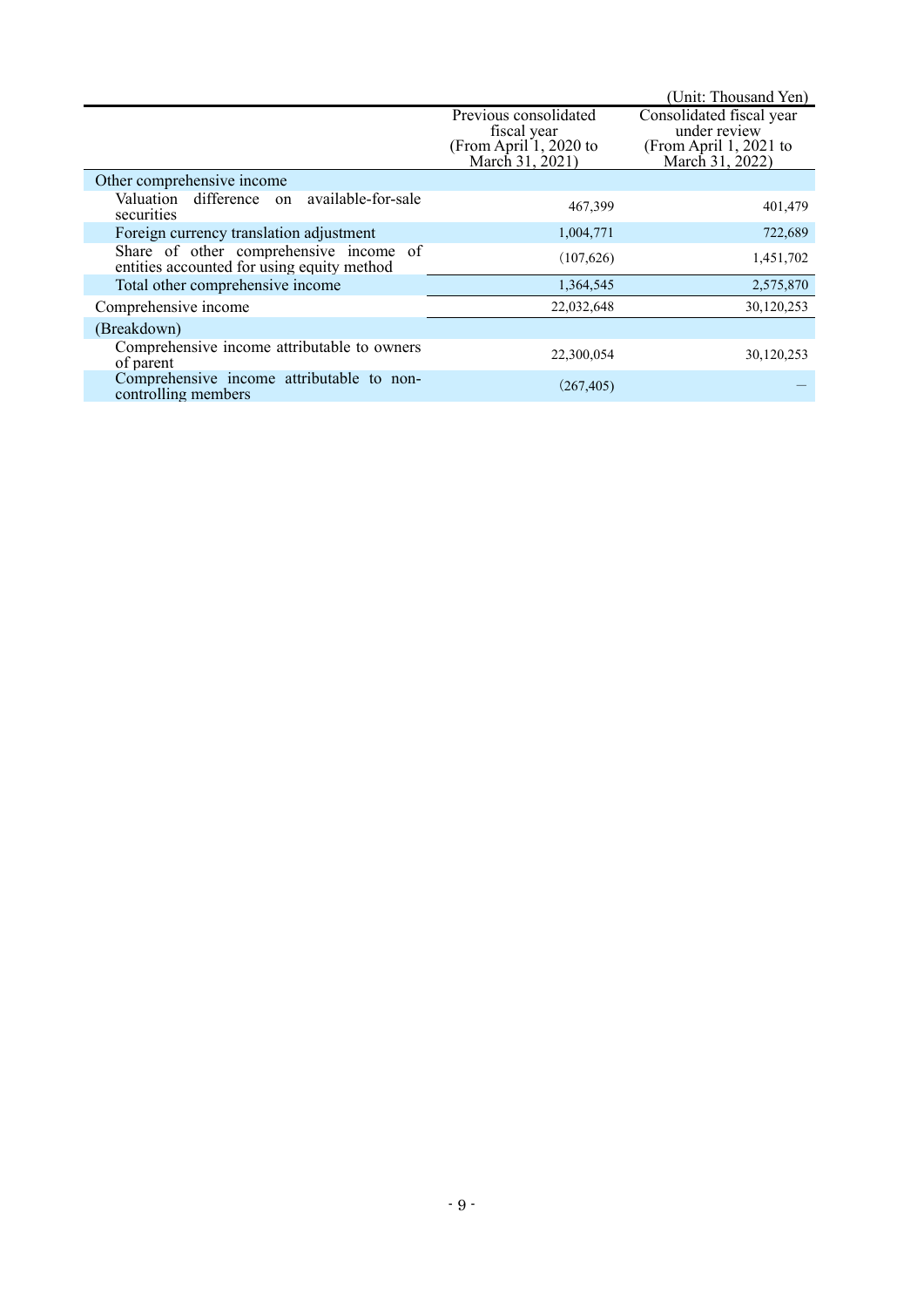## (3) Consolidated statements of changes in equity

Previous consolidated fiscal year (From April 1, 2020 to March 31, 2021)

|                                                                                                 |                  |                      |                   |                 | (Unit: Thousand Yen)          |  |
|-------------------------------------------------------------------------------------------------|------------------|----------------------|-------------------|-----------------|-------------------------------|--|
|                                                                                                 |                  | Shareholders' equity |                   |                 |                               |  |
|                                                                                                 | Capital<br>stock | Capital surplus      | Retained earnings | Treasury shares | Total shareholders'<br>equity |  |
| Balance at the beginning of the<br>period                                                       | 4,840,313        | 9,318,392            | 13,896,168        | (1,609,032)     | 26,445,841                    |  |
| Cumulative effects of changes in<br>accounting policies                                         |                  |                      |                   |                 |                               |  |
| <b>Restated Balance</b>                                                                         | 4,840,313        | 9,318,392            | 13,896,168        | (1,609,032)     | 26,445,841                    |  |
| Changes during period                                                                           |                  |                      |                   |                 |                               |  |
| Dividends of surplus                                                                            |                  |                      | (369,970)         |                 | (369,970)                     |  |
| Profit (loss) attributable<br>to<br>owners of parent                                            |                  |                      | 20,920,279        |                 | 20,920,279                    |  |
| Purchase of treasury shares                                                                     |                  |                      |                   | (347)           | (347)                         |  |
| Disposal of treasury shares                                                                     |                  |                      |                   |                 |                               |  |
| Cancellation of treasury shares                                                                 |                  |                      |                   |                 |                               |  |
| Change in ownership interest of<br>parent due to transactions with<br>non-controlling interests |                  | 44,068               |                   |                 | 44,068                        |  |
| Net changes of items other than<br>shareholders' equity                                         |                  |                      |                   |                 |                               |  |
| Total changes in items during<br>period                                                         |                  | 44,068               | 20,550,308        | (347)           | 20,594,030                    |  |
| Balance at the end of the period                                                                | 4,840,313        | 9,362,461            | 34,446,477        | (1,609,380)     | 47,039,871                    |  |

|                                                                                                 | Other accumulated comprehensive income                                 |                                               |                                        |                                                         |                              |                  |
|-------------------------------------------------------------------------------------------------|------------------------------------------------------------------------|-----------------------------------------------|----------------------------------------|---------------------------------------------------------|------------------------------|------------------|
|                                                                                                 | Valuation<br>differences<br>on<br>available-<br>for-sale<br>securities | Foreign currency<br>translation<br>adjustment | Total other<br>comprehensive<br>income | Gain on reversal of<br>subscription rights<br>to shares | Non-controlling<br>interests | Total net assets |
| Balance at the beginning of the<br>period                                                       | 2,586,607                                                              | (964, 284)                                    | 1,622,323                              | 118,195                                                 | 2,844,650                    | 31,031,010       |
| Cumulative effects of changes in<br>accounting policies                                         |                                                                        |                                               |                                        |                                                         |                              |                  |
| <b>Restated Balance</b>                                                                         | 2,586,607                                                              | (964, 284)                                    | 1,622,323                              | 118,195                                                 | 2,844,650                    | 31,031,010       |
| Changes during period                                                                           |                                                                        |                                               |                                        |                                                         |                              |                  |
| Dividends of surplus                                                                            |                                                                        |                                               |                                        |                                                         |                              | (369,970)        |
| Profit (loss)<br>attributable to<br>owners of the parent                                        |                                                                        |                                               |                                        |                                                         |                              | 20,920,279       |
| Purchase of treasury shares                                                                     |                                                                        |                                               |                                        |                                                         |                              | (347)            |
| Disposal of treasury shares                                                                     |                                                                        |                                               |                                        |                                                         |                              |                  |
| Cancellation of treasury shares                                                                 |                                                                        |                                               |                                        |                                                         |                              |                  |
| Change in ownership interest of<br>parent due to transactions with<br>non-controlling interests |                                                                        |                                               |                                        |                                                         |                              | 44,068           |
| Net change of items other than<br>shareholders' equity                                          | 467,399                                                                | 913,890                                       | 1,381,289                              | (118, 195)                                              | (2,844,650)                  | (1,581,556)      |
| Total changes in items during the<br>period                                                     | 467,399                                                                | 913,890                                       | 1,381,289                              | (118, 195)                                              | (2,844,650)                  | 19,012,474       |
| Balance at the end of the period                                                                | 3,054,006                                                              | (50, 393)                                     | 3,003,613                              | -                                                       |                              | 50,043,484       |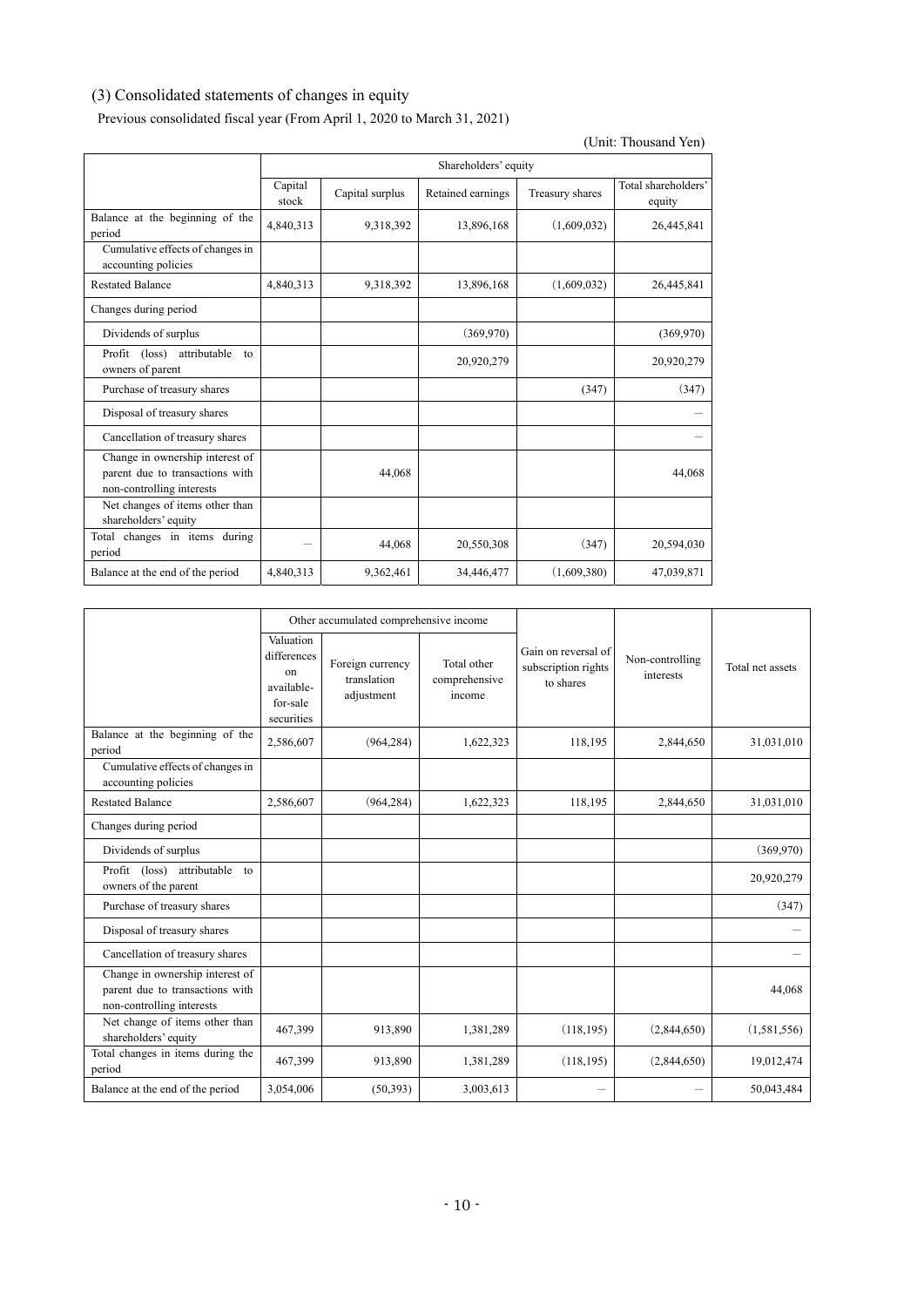| Consolidated fiscal year under review (From April 1, 2021 to March 31, 2022) |  |  |
|------------------------------------------------------------------------------|--|--|
|------------------------------------------------------------------------------|--|--|

|                                                                                                 |                  |                      |                   |                 | (Unit: Thousand Yen)          |  |
|-------------------------------------------------------------------------------------------------|------------------|----------------------|-------------------|-----------------|-------------------------------|--|
|                                                                                                 |                  | Shareholders' equity |                   |                 |                               |  |
|                                                                                                 | Capital<br>stock | Capital surplus      | Retained earnings | Treasury shares | Total shareholders'<br>equity |  |
| Balance at the beginning of the<br>period                                                       | 4,840,313        | 9,362,461            | 34,446,477        | (1,609,380)     | 47,039,871                    |  |
| Cumulative effects of changes in<br>accounting policies                                         |                  |                      | (1,063,352)       |                 | (1,063,352)                   |  |
| <b>Restated Balance</b>                                                                         | 4,840,313        | 9,362,461            | 33, 383, 124      | (1,609,380)     | 45,976,519                    |  |
| Changes during period                                                                           |                  |                      |                   |                 |                               |  |
| Dividends of surplus                                                                            |                  |                      | (1,741,029)       |                 | (1,741,029)                   |  |
| Profit (loss)<br>attributable<br>$\tau$<br>owners of the parent                                 |                  |                      | 27,544,382        |                 | 27,544,382                    |  |
| Purchase of treasury shares                                                                     |                  |                      |                   | (10,000,037)    | (10,000,037)                  |  |
| Disposal of treasury shares                                                                     |                  | 26,629               |                   | 42,670          | 69,300                        |  |
| Cancellation of treasury shares                                                                 |                  | (29, 175)            | (3,172,769)       | 3,201,944       |                               |  |
| Change in ownership interest of<br>parent due to transactions with<br>non-controlling interests |                  |                      |                   |                 |                               |  |
| Net change of items other than<br>shareholders' equity                                          |                  |                      |                   |                 |                               |  |
| Total changes in items during the<br>period                                                     |                  | (2, 545)             | 22,630,584        | (6,755,422)     | 15,872,615                    |  |
| Balance at the end of the period                                                                | 4,840,313        | 9,359,915            | 56,013,709        | (8,364,802)     | 61,849,135                    |  |

|                                                                                                 | Other accumulated comprehensive income                                 |                                               |                                                       |                                  |                              |                  |
|-------------------------------------------------------------------------------------------------|------------------------------------------------------------------------|-----------------------------------------------|-------------------------------------------------------|----------------------------------|------------------------------|------------------|
|                                                                                                 | Valuation<br>differences<br>on<br>available-<br>for-sale<br>securities | Foreign currency<br>translation<br>adjustment | Total other<br>accumulated<br>comprehensive<br>income | Subscription rights<br>to shares | Non-controlling<br>interests | Total net assets |
| Balance at the beginning of the<br>period                                                       | 3,054,006                                                              | (50,393)                                      | 3,003,613                                             |                                  |                              | 50,043,484       |
| Cumulative effects of changes in<br>accounting policies                                         |                                                                        |                                               |                                                       |                                  |                              | (1,063,352)      |
| <b>Restated Balance</b>                                                                         | 3,054,006                                                              | (50, 393)                                     | 3,003,613                                             |                                  |                              | 48,980,132       |
| Changes during period                                                                           |                                                                        |                                               |                                                       |                                  |                              |                  |
| Dividends of surplus                                                                            |                                                                        |                                               |                                                       |                                  |                              | (1,741,029)      |
| attributable to<br>Profit (loss)<br>owners of the parent                                        |                                                                        |                                               |                                                       |                                  |                              | 27,544,382       |
| Purchase of treasury shares                                                                     |                                                                        |                                               |                                                       |                                  |                              | (10,000,037)     |
| Disposal of treasury shares                                                                     |                                                                        |                                               |                                                       |                                  |                              | 69,300           |
| Cancellation of treasury shares                                                                 |                                                                        |                                               |                                                       |                                  |                              |                  |
| Change in ownership interest of<br>parent due to transactions with<br>non-controlling interests |                                                                        |                                               |                                                       |                                  |                              |                  |
| Net change of items other than<br>shareholders' equity                                          | 401,479                                                                | 2,174,391                                     | 2,575,870                                             |                                  |                              | 2,575,870        |
| Total changes in items during the<br>period                                                     | 401,479                                                                | 2,174,391                                     | 2,575,870                                             | -                                |                              | 18,448,486       |
| Balance at the end of the period                                                                | 3,455,486                                                              | 2,123,997                                     | 5,579,483                                             | -                                | -                            | 67,428,618       |

י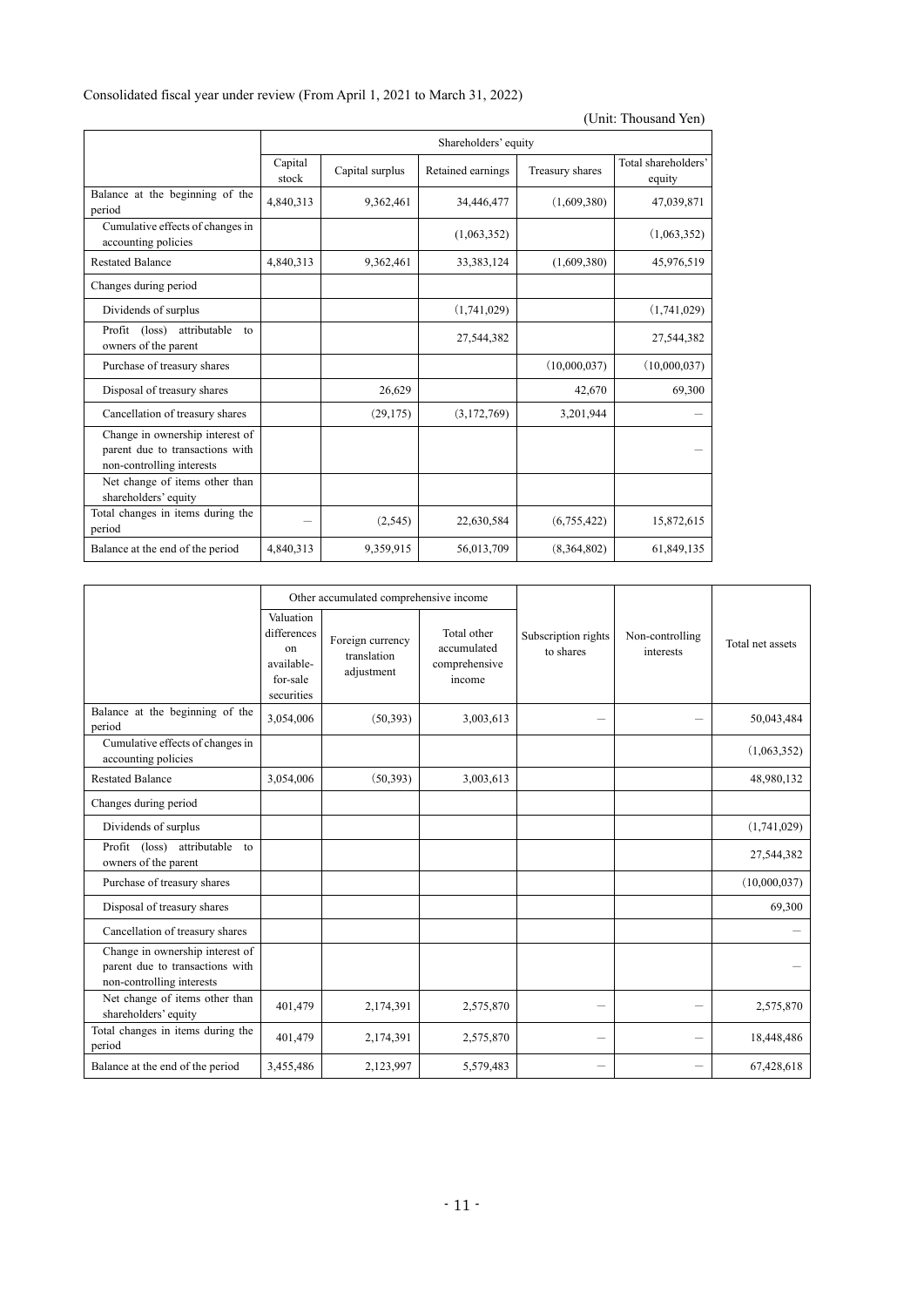## (4) Consolidated statements of cash flows

|                                                                         |                                       | Unit (Thousand Yen)                    |
|-------------------------------------------------------------------------|---------------------------------------|----------------------------------------|
|                                                                         | Previous consolidated                 | Consolidated fiscal year               |
|                                                                         | fiscal year<br>(From April 1, 2020 to | under review<br>(From April 1, 2021 to |
|                                                                         | March 31, 2021)                       | March 31,2022)                         |
| Cash flows from operating activities                                    |                                       |                                        |
| Profit (loss) before taxes                                              | 26,834,306                            | 36,361,380                             |
| Depreciation                                                            | 1,514,877                             | 307,784                                |
| Amortization of goodwill                                                | 396,614                               |                                        |
| Amortization of long-term prepaid expenses                              | 730,910                               | 689,738                                |
| Increase (decrease) in allowance for doubtful<br>accounts               | (8,336)                               | 98                                     |
| (decrease) in reserves for bonus<br>Increase<br>payments                | 234,710                               | 185,587                                |
| Increase (decrease) in reserves for loss on<br>construction contracts   | (34, 934)                             | 17,533                                 |
| Interest and dividend income                                            | (109,201)                             | (119,793)                              |
| Interest expenses                                                       | 208,504                               | 23,096                                 |
| Share of (profit) loss of entities accounted for<br>using equity method | 899,128                               | (420, 364)                             |
| Loss (gains) on investments in partnerships                             | (6,341)                               | (13,212)                               |
| Foreign exchange gain (loss)                                            | (268, 326)                            | (609, 399)                             |
| Loss on retirement of non-current assets                                | 2,543,415                             | 690,417                                |
| Impairment loss                                                         | 703,978                               |                                        |
| Loss (gain) on sales of shares of subsidiaries and<br>associates        | (26, 387, 742)                        | (29, 251, 940)                         |
| Loss (gain) on change in equity                                         | (117, 449)                            | (147, 365)                             |
| Loss (gain) on liquidation of subsidiaries and<br>associates            | 18,165                                |                                        |
| Loss on valuation of other investments                                  |                                       | 205,115                                |
| Loss on liquidation of business                                         | 160,312                               |                                        |
| Decrease (increase) in notes and accounts<br>receivable-trade           | (1,151,669)                           | (18,031)                               |
| Decrease (increase) in inventories valuation                            | (2,141,754)                           | 411,522                                |
| Increase (decrease) in notes and accounts payable<br>- trade            | 2,581,243                             | (1,384,755)                            |
| Decrease (increase) in other assets                                     | (1,314,969)                           | (544, 440)                             |
| Decrease (increase) in other liabilities                                | 114,594                               | 229,863                                |
| Other                                                                   | 269,439                               | (15,042)                               |
| Subtotal                                                                | 5,669,474                             | 6,597,791                              |
| Interest and dividend income received                                   | 109,219                               | 119,793                                |
| Interest expenses paid                                                  | (185, 720)                            | (29, 591)                              |
| Extra retirement payments                                               | (26, 894)                             |                                        |
| Corporate and other income tax refunds                                  | 173,899                               | 1,352                                  |
| Corporate and other income taxes (paid)                                 | (225,987)                             | (6,884,629)                            |
| Cash flows from operating activities                                    | 5,513,991                             | (195, 283)                             |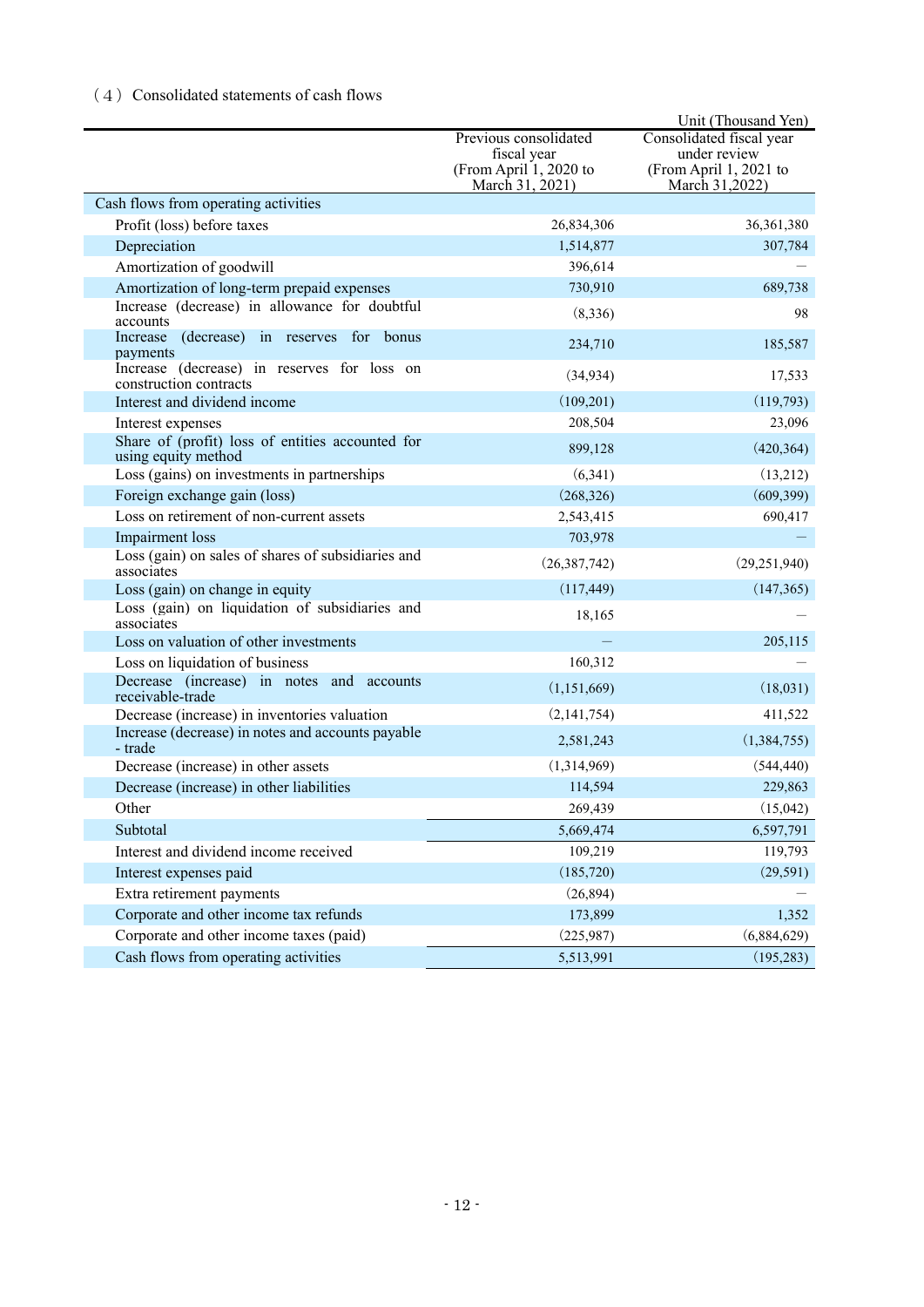|                                                                                                |                                                                                   | Unit (Thousand Yen)                                                                 |
|------------------------------------------------------------------------------------------------|-----------------------------------------------------------------------------------|-------------------------------------------------------------------------------------|
|                                                                                                | Previous consolidated<br>fiscal year<br>(From April 1, 2020 to<br>March 31, 2021) | Consolidated fiscal year<br>under review<br>(From April 1, 2021to<br>March 31,2022) |
| Cash flows from investing activities                                                           |                                                                                   |                                                                                     |
| Proceeds from withdrawal of time deposits                                                      | 38,865                                                                            |                                                                                     |
| Purchase of property, plant and equipment                                                      | (649, 916)                                                                        | (788,089)                                                                           |
| Purchase of intangible assets                                                                  | (378,988)                                                                         | (492, 030)                                                                          |
| Purchase of investment securities                                                              | (55,355)                                                                          | (1,602,818)                                                                         |
| Proceeds from sales of shares of subsidiaries<br>resulting in change in scope of consolidation | 225,841                                                                           |                                                                                     |
| Proceeds from sales of shares of subsidiaries and<br>associates                                | 19,151,982                                                                        | 24,491,500                                                                          |
| Purchase of shares of subsidiaries and associates                                              |                                                                                   | (367,170)                                                                           |
| Purchase of long-term prepaid expenses                                                         | (738, 670)                                                                        | (601, 828)                                                                          |
| Collection of loans receivable                                                                 | 5,068                                                                             | 1,375                                                                               |
| Proceeds from collection of guarantee deposits                                                 | 10,718                                                                            | 1,694                                                                               |
| Payments for guarantee deposits                                                                | (16, 369)                                                                         | (14, 858)                                                                           |
| Proceeds from transfer of business                                                             |                                                                                   | 228,040                                                                             |
| Payments for transfer of business                                                              | (226, 146)                                                                        |                                                                                     |
| Other                                                                                          | (344, 598)                                                                        | (837,013)                                                                           |
| Cash flows from investing activities                                                           | 17,022,431                                                                        | 20,018,801                                                                          |
| Cash flows from financing activities                                                           |                                                                                   |                                                                                     |
| Net increase (decrease) in short-term loans<br>payable                                         | 2,979,470                                                                         | (2,000,000)                                                                         |
| Repayments of long-term loans payable                                                          | (21,210,000)                                                                      | (2,790,000)                                                                         |
| Purchase of treasury shares                                                                    | (347)                                                                             | (10,000,037)                                                                        |
| Cash dividends paid                                                                            | (369, 228)                                                                        | (1,737,329)                                                                         |
| Other                                                                                          | (207, 440)                                                                        | (7,289)                                                                             |
| Cash flows from financing activities                                                           | (18,807,546)                                                                      | (16, 534, 657)                                                                      |
| Effect of exchange rate change on cash and cash<br>equivalents                                 | 459,539                                                                           | 1,072,747                                                                           |
| Net increase (decrease) in cash and cash equivalents                                           | 4,188,415                                                                         | 4,361,609                                                                           |
| Balance at the beginning of the period of cash and<br>cash equivalents                         | 17,219,421                                                                        | 21,407,837                                                                          |
| Balance at the end of the period of cash and cash<br>equivalents                               | 21,407,837                                                                        | 25,769,446                                                                          |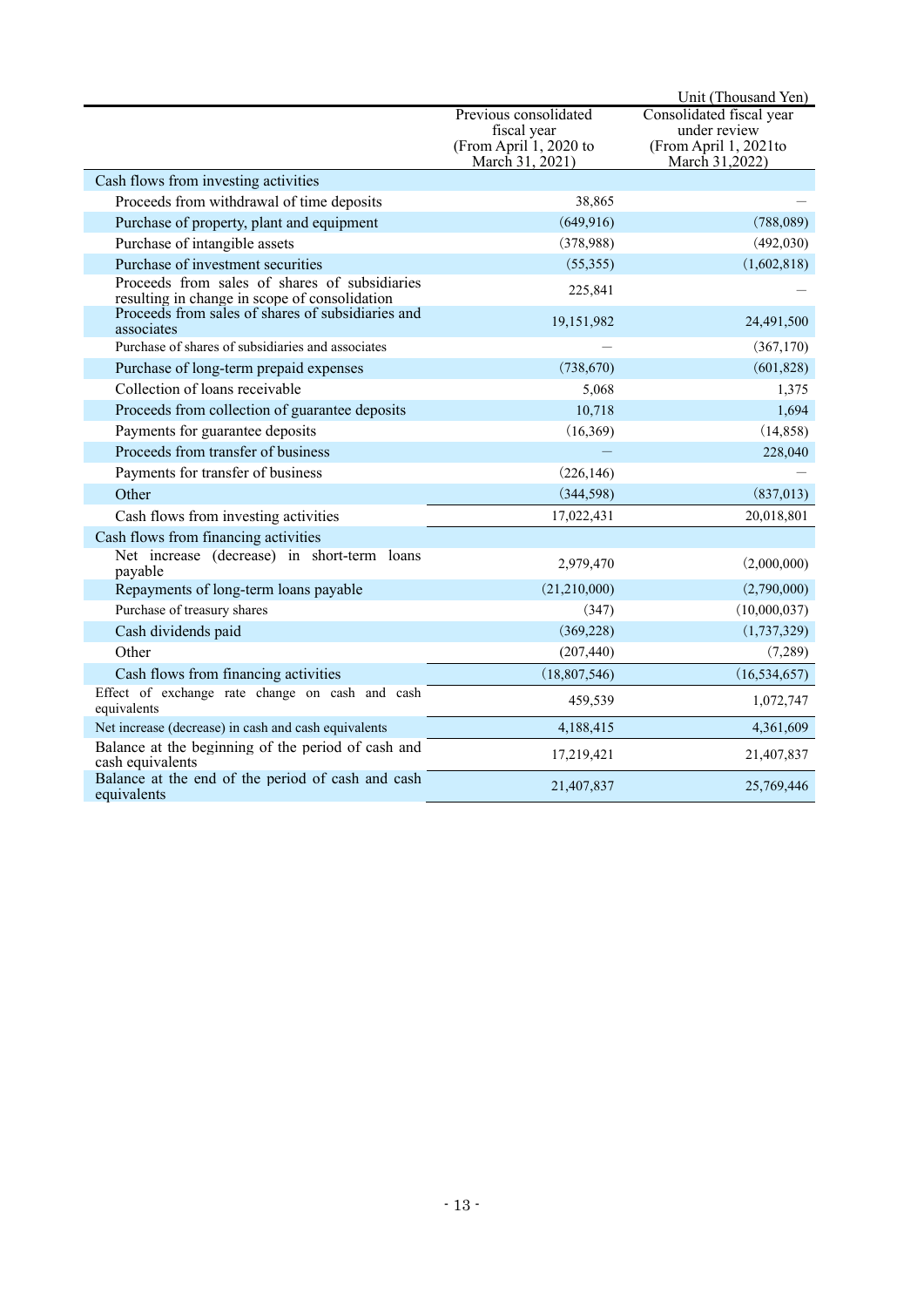#### $(5)$  Notes relating to consolidated financial statements

(Notes on going concern assumptions)

None

#### (Material changes in subsidiaries)

Since MegaChips VC USA LLC is newly established, it has been included in the scope of consolidation from the current consolidated fiscal year.

### (Changes in accounting policies)

### (Use of Accounting Standard for Revenue Recognition)

The Company has applied the "Revised Accounting Standard for Revenue Recognition" (ASBJ Statement No. 29, March 31, 2020, the "Accounting Standard for Revenue Recognition") and other standards from the beginning of the current consolidated fiscal year, which recognizes revenue at the value expected to be received in exchange for the promised goods or services when control of the goods or services is transferred to the customer.

As such, the MegaChips Group has changed its method of revenue recognition from the conventional shipment time of the purchased goods to, among other factors, the time of arrival or the time of the acceptance inspection of the purchased goods. In the past, for transactions for the supply of parts and materials where there was no repurchase obligation, the consideration received from the supplier was recognized as revenue. If the parts and materials were subsequently repurchased as products from the supplier, an amount equivalent to the revenue related to the supply of parts and materials to the supplier was eliminated at the time of sale to the customer. However, the Company has changed to a method of not recognizing revenue from such supplier. In addition, for transactions in which the Company's role is to function as an agent, we previously recognized revenue based on the total amount of consideration received from the customer, but we changed to a method of recognizing revenue on a net basis.

With respect to the application of the Accounting Standard for Revenue Recognition and other standards, the Company has followed the transitional treatment prescribed in the proviso of Paragraph 84 of the Accounting Standard for Revenue Recognition. The value of the cumulative effect of retroactively applying the new accounting standard prior to the beginning of the current consolidated fiscal year has been added to or deducted from retained earnings at the beginning of the current consolidated fiscal year. The accounting policy has been applied to the relevant opening balance.

As a result of the application of the Accounting Standard for Revenue Recognition and other standards, the "notes and accounts receivable-trade", that were included under "current assets" in the consolidated balance sheet for the previous consolidated fiscal year, are now included as "notes, accounts receivable-trade and contract assets" from the current consolidated fiscal year. In accordance with the transitional treatment prescribed in Paragraph 89-2 of the Accounting Standard for Revenue Recognition, no reclassification has been made for the previous fiscal year using the new presentation method.

As a result, net sales for the current consolidated cumulative second quarter decreased by ¥3,770,466 thousand. Also, as the cumulative effects are reflected on the net assets of the beginning of the current consolidated fiscal year, the balance of retained earnings at the beginning of the current fiscal year decreased by ¥1,063,352 thousand and the net assets per share decreased by ¥55.47. The impact of this change on operating profits, ordinary income, and profit before income taxes and earnings per share is minimal.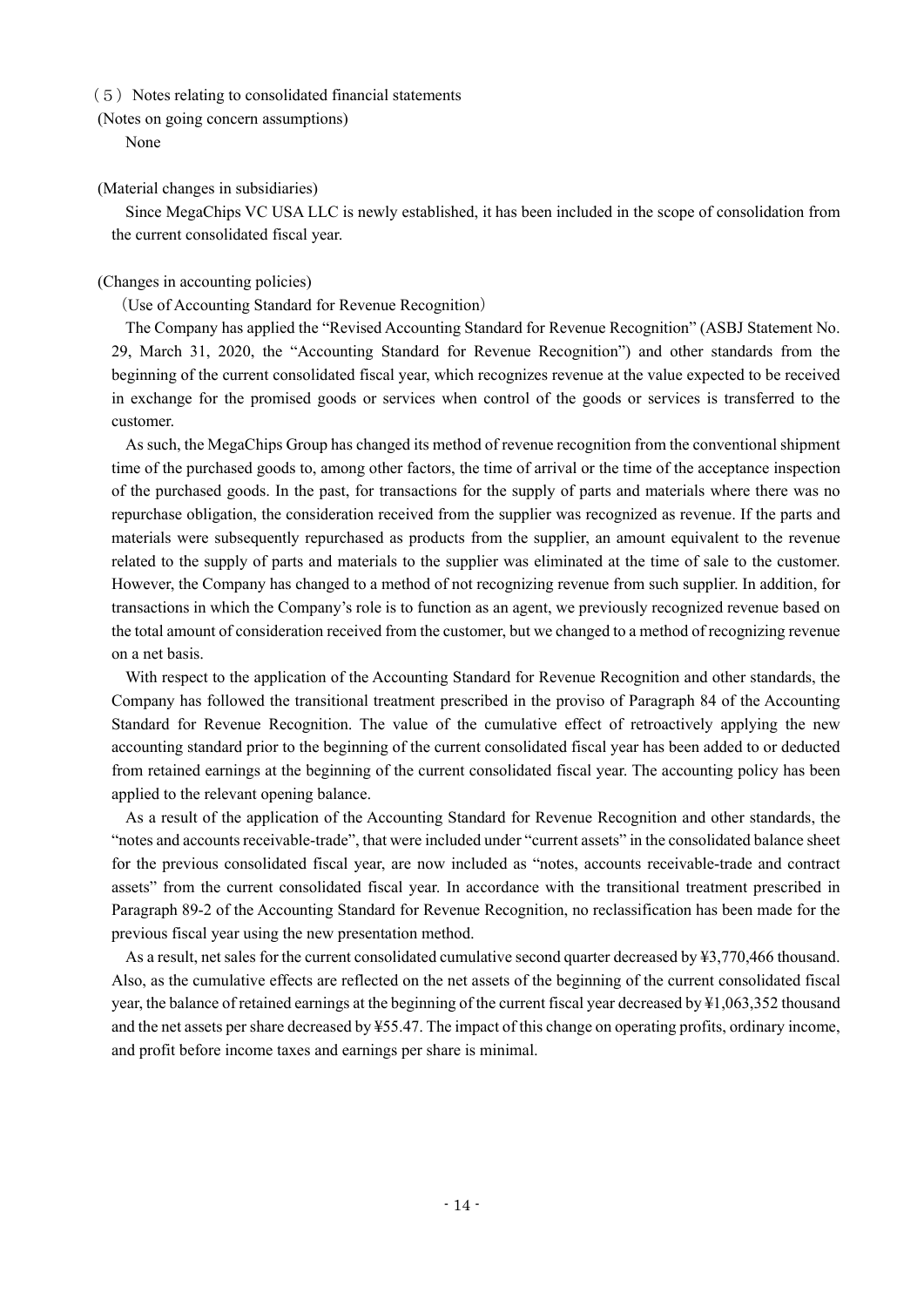(Material accounting estimates)

(Valuation of unlisted stocks)

1. Amount recorded in the consolidated financial statements of the current consolidated fiscal year

MegaChips and its consolidated US subsidiaries Group are investing in several overseas startup companies with cutting-edge technologies and ideas for medium- to long-term growth. Such investment amounts are recorded as investment securities of ¥1,689,271 thousand in the consolidated balance sheet of the current consolidated fiscal year and ¥367,170 thousand as shares of subsidiaries and associates (companies not accounted for using the equity method), which accounts for 2.3% of the total net assets.

2.Other information that contributes to the understanding of users of consolidated financial statements

The investments held by MegaChips as non-marketable securities are carried at cost. When the value of investments decreases significantly, a loss on valuation will be recognized except when the recoverability of the real value is supported by sufficient evidence. Although, in accordance with U.S. GAAP, the investments held by the U.S. consolidated subsidiaries are calculated as the valuation of the balance sheet based on the acquisition cost with no easily determinable fair market price, a loss on valuation will be recognized when circumstances are identified that suggest that the fair value will be less than the acquisition cost, taking into account qualitative factors, including a significant deterioration in the investment's financial condition or future prospects.

As for the valuation of these investments, as a result of calculation of excess return included in the real value related to such investments in startups, there was no significant deterioration in the value of the investments held by the Company, nor was there a situation suggesting that the fair value of the investments held by the U.S. consolidated subsidiaries are less than the acquisition cost, thereby making it unnecessary to recognize a loss on valuation.

### (Segment information)

### 【Segment information】

The MegaChips Group is mainly engaged in the design, development and production of LSI devices utilizing its proprietary analog/digital technology to provide of total solutions under one business segment. As a result, the presentation of segment information has been omitted.